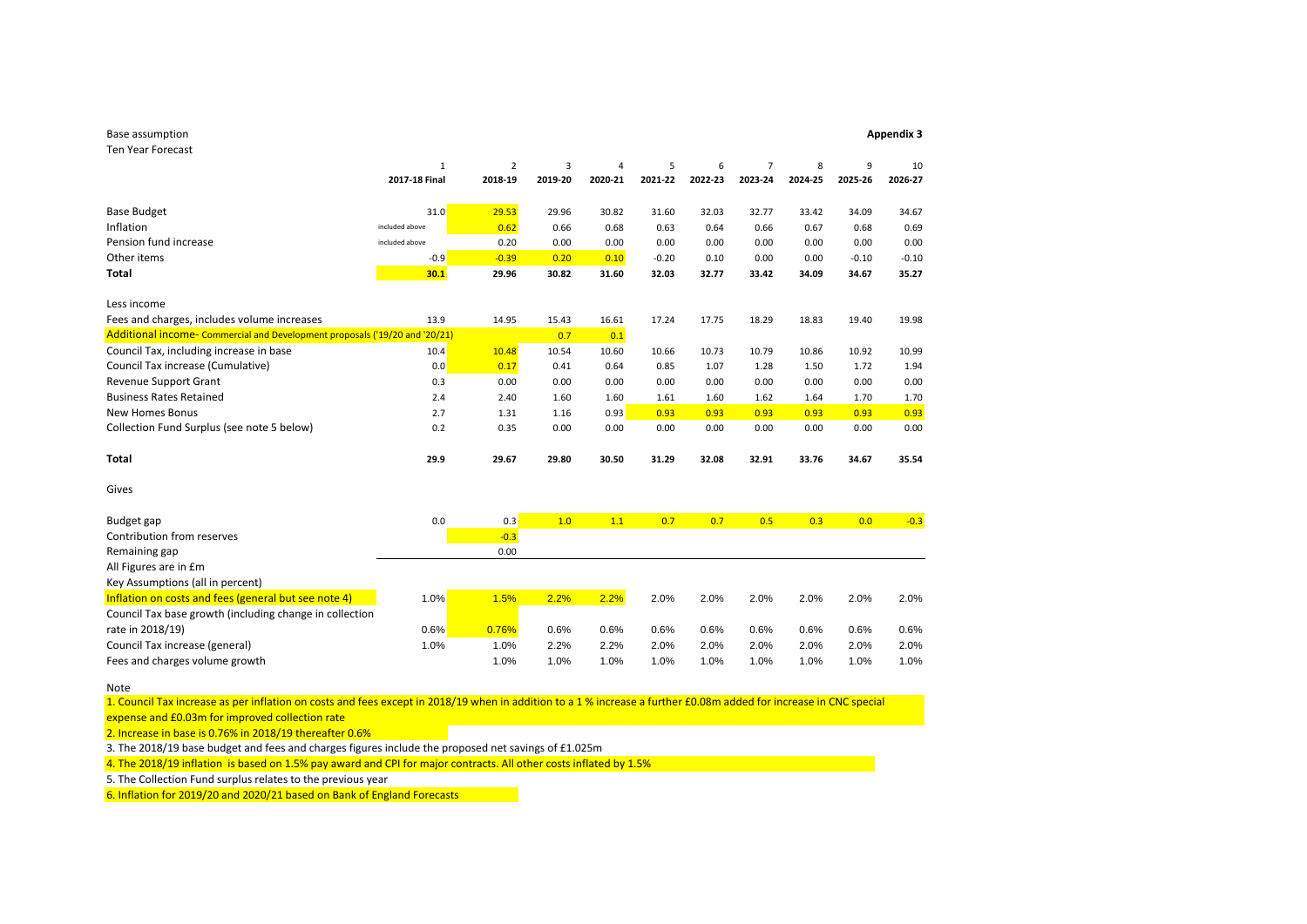#### **FINANCIAL PROFILE 2018/19**

| 2017/2018<br>£'000 |                                        |                                                       | 2018/2019<br>£'000 |
|--------------------|----------------------------------------|-------------------------------------------------------|--------------------|
|                    | <b>GENERAL FUND</b>                    |                                                       |                    |
| 28,757             | <b>Budget</b>                          |                                                       | 29,667             |
| 2,600              | - replacing redistributed NNDR and RSG | Support from Government (Start Up Funding Assessment) | 2,400              |
| 2,700              | New Homes Bonus Grant                  |                                                       | 1,314              |
| 3,157              | General Balance - Brought Forward      |                                                       | 2,811              |
| 0                  |                                        | <b>Added During Year</b>                              | 0                  |
| (973)              | $\sim$                                 | <b>Estimated Usage During Year</b>                    | (416)              |
| 2,184              |                                        | <b>Carried Forward</b>                                | 2,395              |
|                    | <b>HOUSING REVENUE ACCOUNT</b>         |                                                       |                    |
| 9,860              | <b>Gross Expenditure</b>               |                                                       | 10,310             |
| 28,006             | Income                                 |                                                       | 28,265             |
| 9,520              | <b>Balances</b><br>$\sim 100$          | <b>Brought Forward</b>                                | 23,709             |
| 14,189             |                                        | Added/Used During Year                                | 15,002             |
| 23,709             |                                        | <b>Carried Forward</b>                                | 38,711             |
|                    | <b>CAPITAL SPENDING</b>                |                                                       |                    |
| 0                  |                                        | General Fund Approved Forward Programme               | 40,420             |
| 13,720             | Housing Investment Programme           |                                                       | 16,599             |

|          | <b>COUNCIL TAX at Band D</b>                        |          |                |  |
|----------|-----------------------------------------------------|----------|----------------|--|
| 169.96   | St Albans District Council (average)                | 172.77   | 1% increase    |  |
| 42.06    | Parish Councils (average)                           | 43.03    | 2.3% increase  |  |
| 212.02   | <b>Total District and Parishes (average)</b>        | 215.80   | 1.75% increase |  |
| 1.245.83 | <b>Hertfordshire County Council</b>                 | 1.320.46 | 5.99% increase |  |
| 152.00   | Hertfordshire Police and Crime Commissioner Precept | 164.00   | 7.89% increase |  |
| 1,609.85 | Total Council Tax at Band D (average)               | 1,700.26 | 5.3% increase  |  |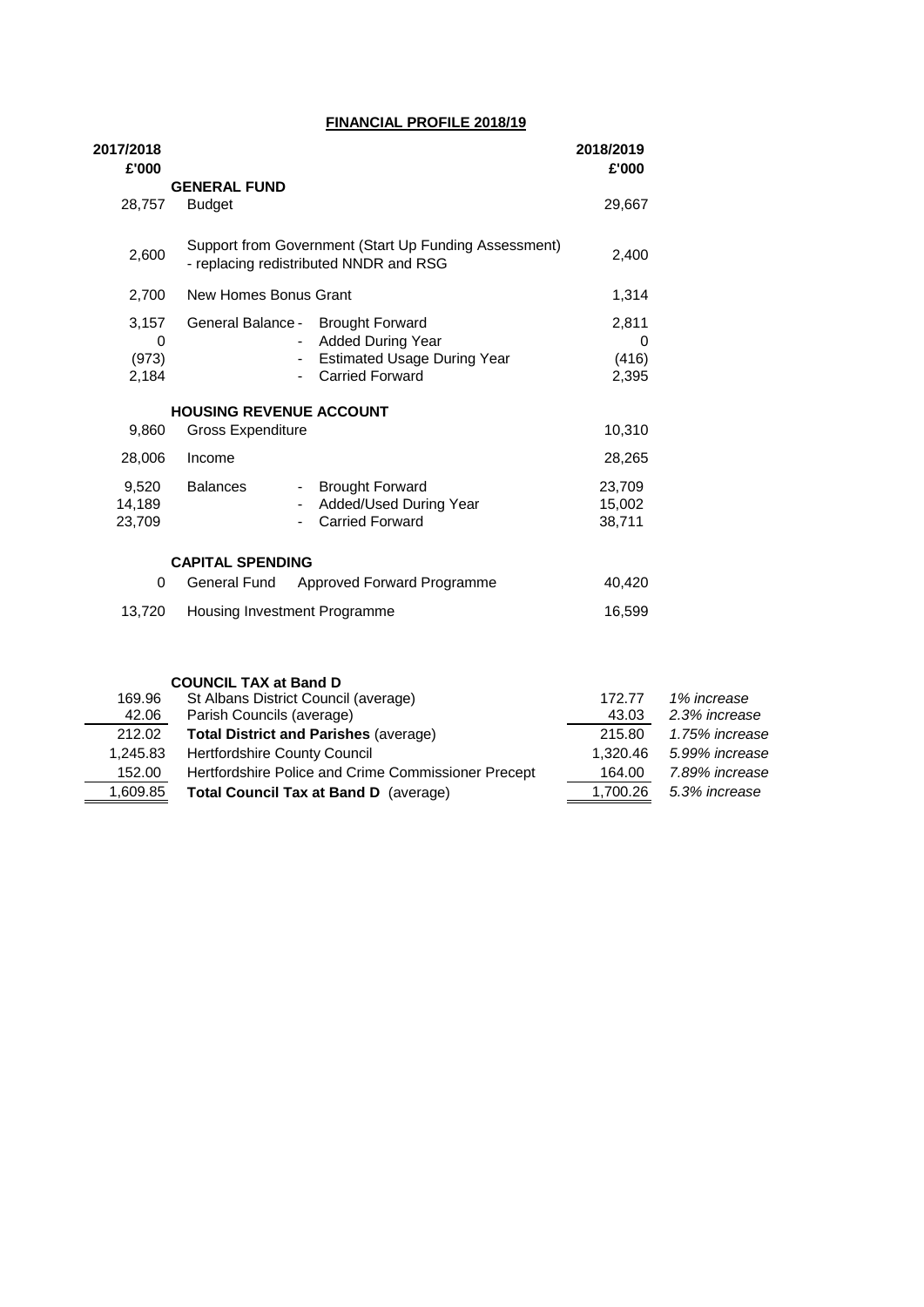#### **SUMMARY OF GENERAL FUND BUDGETS 2017-18 TO 2019-20**

| <b>Budget</b><br>2017-18<br>£ | Portfolio                                                                                                                                                           | <b>Budget</b><br>2018-19<br>£ | <b>Forecast</b><br>2019-20<br>£ |
|-------------------------------|---------------------------------------------------------------------------------------------------------------------------------------------------------------------|-------------------------------|---------------------------------|
|                               | 1,905,650 Business and Community                                                                                                                                    | 1,062,890                     | 804,500                         |
|                               | 7,561,790 Environmental                                                                                                                                             | 7,400,680                     | 7,164,680                       |
|                               | 1,589,410 Housing & Inclusion-Gen Fund                                                                                                                              | 1,841,900                     | 1,788,400                       |
| 2,744,100 Planning            |                                                                                                                                                                     | 2,665,620                     | 2,717,040                       |
|                               | 3,084,780 Chair Cab Resources (Direct)                                                                                                                              | 2,497,470                     | 2,993,498                       |
|                               | 366,660 Chair Cab Resources (Support)                                                                                                                               | 84,980                        | 72,980                          |
|                               | 1,986,940 Sports, Leisure & Heritage                                                                                                                                | 2,424,090                     | 1,705,690                       |
| 19,239,330                    |                                                                                                                                                                     | 17,977,630                    | 17,246,788                      |
|                               | (3,235,720) Capital Charges Credit                                                                                                                                  | (3,213,010)                   | (3,213,010)                     |
|                               | Pensions Accounting Adjustment                                                                                                                                      |                               |                                 |
|                               | <b>Contribution from Balances</b>                                                                                                                                   |                               | 0                               |
|                               | 16,003,610 Net Expenditure before Government Support                                                                                                                | 14,764,620                    | 14,033,778                      |
|                               | <b>Government Support:</b><br>- Contribution from NNDR Pool<br>- Formula Grant Allocation<br>Start Up Funding Assessment (from 2013-14 replacing redistributed NNDR |                               |                                 |
| (2,682,360)                   | and RSG)                                                                                                                                                            | (2,428,900)                   | (1,600,000)                     |
| (2,724,450)                   | New Homes bonus                                                                                                                                                     | (1,336,850)                   | (1, 158, 000)                   |
|                               | 0 Council Tax Freeze Grant                                                                                                                                          | 0                             | 0                               |
|                               | 10,596,800 NET EXPENDITURE AFTER GOVERNMENT SUPPORT                                                                                                                 | 10,998,870                    | 11,275,778                      |
|                               | (200,000) BALANCE TRANSFERRED FROM COLLECTION FUND<br>BALANCE TRANSFERRED TO BUSINESS RATES COLLECTION FUND                                                         | (350,000)                     | 0                               |
|                               | 10,396,800 NET REQUIREMENT FROM COUNCIL TAXPAYERS                                                                                                                   | 10,648,870                    | 11,275,778                      |
|                               | 3,157,000 General Fund Balance Brought Forward<br>Increase in Working Balance                                                                                       | 2,811,000                     | 2,394,840                       |
|                               | (973,070) Taken from General Fund Balances (expected use)                                                                                                           | (416, 160)                    | (104, 710)                      |
|                               | 2,183,930 Estimated General Fund Balance Carried Forward<br>(NB Working Balance of a minimum of £1,500,000)                                                         | 2,394,840                     | 2,290,130                       |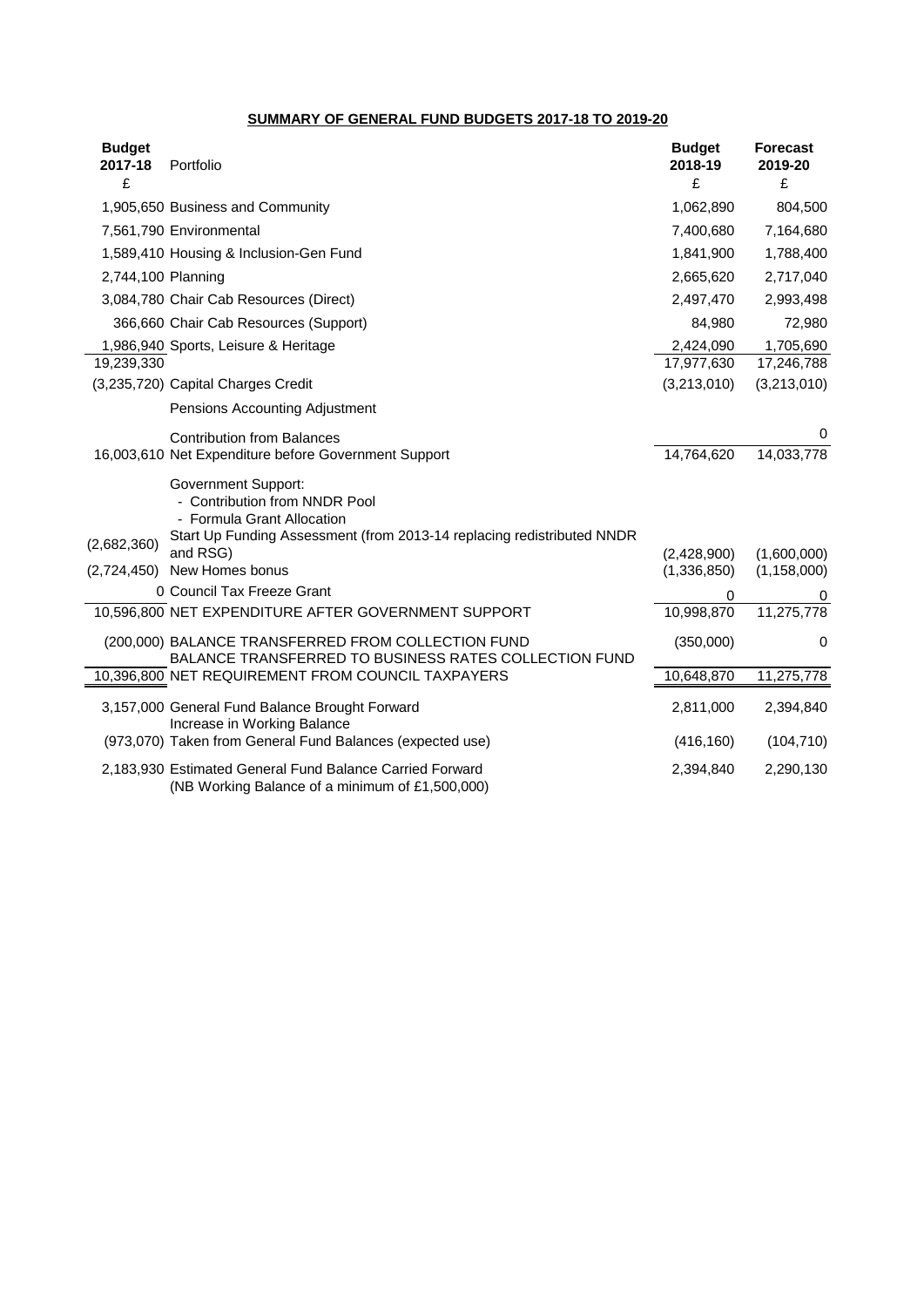### **SUMMARY OF GENERAL FUND BUDGETS**

### **WHERE COSTS ARE SUBSEQUENTLY RECHARGED TO OTHER SERVICES**

| <b>Budget</b> | <b>Portfolio</b>                                                                         | <b>Budget</b> | <b>Estimate</b> |
|---------------|------------------------------------------------------------------------------------------|---------------|-----------------|
| 2017-18       |                                                                                          | 2018-19       | 2019-20         |
| £             |                                                                                          | £             | £               |
| 1,233,350     | Community Engagement & Localism                                                          | 1,144,500     | 1,144,500       |
| 460,040       | Environmental                                                                            | 400,510       | 400,510         |
| 306,230       | <b>Housing General Fund</b>                                                              | 279,880       | 279,880         |
| 1,523,260     | <b>Planning &amp; Conservation</b>                                                       | 3,060,500     | 3,092,980       |
| 1,510         | Resources (Direct)                                                                       | 3,460         | 3,460           |
| 5,690,690     | <b>Resources (Support)</b>                                                               | 4,438,920     | 4,438,920       |
| 9,212,060     | TOTAL OF COSTS RECHARGED TO DIRECT SERVICES AND<br><b>INCLUDED WITHIN THOSE SERVICES</b> | 9,327,770     | 9,360,250       |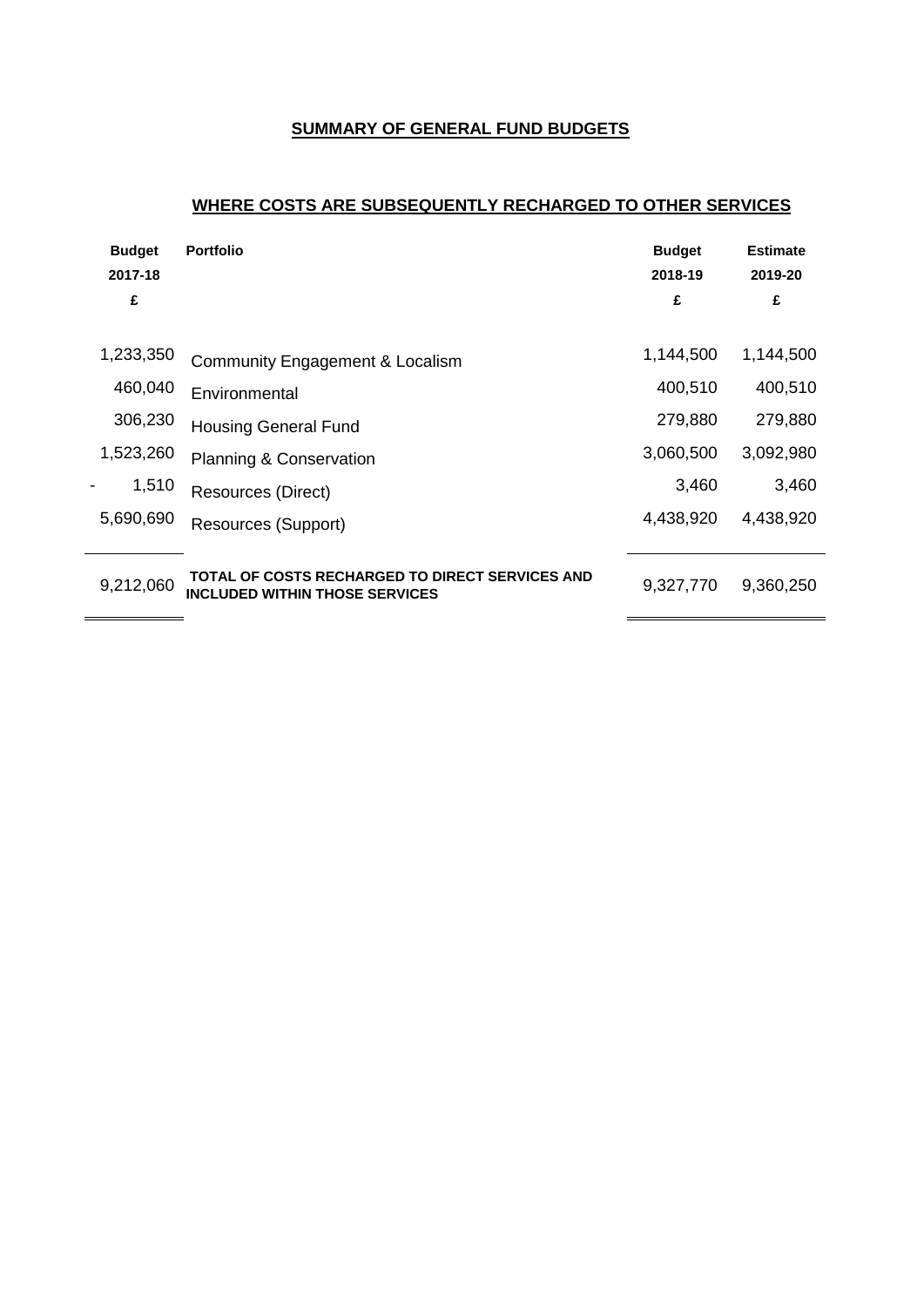#### **Business and Community**

| <b>Budget</b><br>2017-18 | Cost<br>Centre | <b>Direct Services</b>                                            | <b>Budget</b><br>2018-19 | Forecast<br>2019-20 |                                                   |
|--------------------------|----------------|-------------------------------------------------------------------|--------------------------|---------------------|---------------------------------------------------|
| £                        |                |                                                                   | £                        | £                   |                                                   |
| 170,440                  | 1205           | <b>Community Protection</b>                                       | 169,720                  | 169,720             |                                                   |
|                          | 1207           | <b>Community Safety Fund</b>                                      | 6,680                    | 6,680               |                                                   |
| 319,260                  | 1210           | CCTV                                                              | 362,540                  | 362,540             |                                                   |
| 650,910                  | 1215           | Members                                                           | 665,980                  | 665,980             |                                                   |
| 1,720                    | 1220           | <b>Civic Activities</b>                                           | 1,830                    | 1,830               |                                                   |
| 176,820                  | 1222           | Mayoralty                                                         | 176,540                  | 176,540             |                                                   |
| 8,240                    | 1225           | Town Twinning                                                     | 11,180                   | 11,180              |                                                   |
| 189,950                  | 1230           | Elections                                                         | 321,170                  | 321,170             |                                                   |
| 204,290                  | 1235           | <b>Electoral Registration</b>                                     | 214,030                  | 214,030             |                                                   |
| 23,870                   | 1256           | Policy and Sustainability                                         | 27,260                   | 27,260              |                                                   |
| 96,010                   | 1257           | Economic Development                                              | 0                        |                     | 0 now Planning                                    |
| 54,180                   | 1259           | <b>Project Delivery</b>                                           | 88,620                   | 88,620              |                                                   |
| 26,220                   | 1261           | <b>Professional Services</b>                                      | 19,280                   | 19,280              |                                                   |
| 50,720                   | 1540           | Animal Welfare                                                    | 0                        |                     | 0 now Environmental                               |
| 30,680                   | 1545           | Removal of Abandoned Vehicles                                     | $\mathbf 0$              |                     | 0 now Environmental                               |
| 45,710                   | 1575           | Licensing                                                         | 57,850                   | 57,850              |                                                   |
| 240                      | 1578           | <b>Externally FundedTaxi Schemes</b>                              | 240                      | 240                 |                                                   |
| (9,530)                  | 1580           | Hackney Carriages & Private Hire                                  | 1,270                    | 1,270               |                                                   |
| 23,870                   | 1585           | Market                                                            | 9,060                    | 9,060               |                                                   |
| 45,150                   | 1586           | Christmas Market                                                  | 44,300                   | 44,300              |                                                   |
| 0                        | 1587           | Christmas Lights                                                  | 34,010                   |                     | 34,010 formerly Chair Cabinet Resources (Support) |
| 10,860                   | 2635           | Nomansland Common                                                 | 5,570                    | 5,570               |                                                   |
| 9,040                    | 2640           | <b>Bricketwood Common</b>                                         | 4,640                    | 4,640               |                                                   |
| (81, 140)                | 2800           | Cemeteries                                                        | (108, 800)               | (132,300)           |                                                   |
| 140                      | 2810           | West Herts Crematorium                                            | (50,000)                 | (50,000)            |                                                   |
| 2,690                    | 2820           | <b>Closed Churchyards</b>                                         | 2,730                    | 2,730               |                                                   |
| 7,040                    | 2910           | Jubilee Centre                                                    | 7,060                    | 7,060               |                                                   |
|                          |                |                                                                   |                          |                     |                                                   |
| 73,690                   | 3056           | Development & Tourism                                             | 79,980                   | 79,980              |                                                   |
| 33,230                   | 3057           | Shopmobility                                                      | 0                        |                     | 0 now Housing                                     |
| 57,370                   | 3510           | Scrutiny                                                          | 69,540                   | 69,540              |                                                   |
| 1,220                    | 5002           | War memorial                                                      | 5,370                    | 1,380               |                                                   |
| 24,320                   | 5007           | <b>Voluntary Sector</b>                                           | 0                        |                     | 0 now Housing                                     |
| 513,390                  | 5015           | Grants & Subsidies                                                | 0                        |                     | 0 now Housing                                     |
| 295,670                  | 5060           | Partnership & Engagement                                          | 276,730                  | 276,730             |                                                   |
| 21,250                   | 5075           | Land Charges                                                      | 8,210                    | 8,210               |                                                   |
| 89,670                   | 5080           | <b>Emergency Planning/Resilience</b>                              | 78,520                   | 78,520              |                                                   |
| 4,860                    | 5547           | Protection from Eviction                                          | 0                        |                     | 0 now Housing                                     |
| 76,150                   | 6000           | <b>Public Transport</b>                                           | 15,170                   | 2,170               |                                                   |
| 64,820                   | 6005           | Taxi Voucher Scheme                                               | 65,840                   | 65,840              |                                                   |
| 147,020                  | 6020           | <b>Roads Amenity Functions</b>                                    | 168,190                  | 168,190             |                                                   |
| 38,000                   | 6035           | Car Parks Contract                                                | (8,500)                  | (158, 500)          |                                                   |
| 169,400                  | 6040           | Car Parks Administration                                          | 202,520                  | 202,520             |                                                   |
| (694, 110)               | 6045           | Russell Avenue/Drovers Way Car                                    | (759, 840)               | (788, 210)          |                                                   |
| (163, 680)               | 6050           | Civic Centre Car Park                                             | (180, 320)               | (183, 520)          |                                                   |
| (871, 200)               | 6055           | Fee Paying Car Parks                                              | (960, 310)               | (991, 640)          |                                                   |
| (84, 100)                | 6060           | Leased Car Parks                                                  | (95, 980)                | (95, 980)           |                                                   |
| 55,680                   | 6065           | Free Car Parks                                                    | 17,390                   | 17,390              |                                                   |
| 0                        | 6070           | Lydekker Car Park                                                 | 0                        | 0                   |                                                   |
| 1,910,030                |                | <b>Net Budget</b>                                                 | 1,055,270                | 801,880             |                                                   |
|                          |                | Funding from General Fund balance and                             |                          |                     |                                                   |
|                          |                |                                                                   |                          |                     |                                                   |
| (58,040)                 |                | <b>Earmarked Reserve</b><br>Net Budget for Community Engagement & | (21,610)                 |                     | (21,610) 1207; 1259; 1261; 1580                   |
|                          |                |                                                                   |                          |                     |                                                   |
| 1,851,990                |                | <b>Localism Portfolio</b>                                         | 1,033,660                | 780,270             |                                                   |
|                          |                | Costs reallocated to other services                               |                          |                     |                                                   |
| 527,330                  | 1245           | <b>Democratic Services</b>                                        | 510,990                  | 510,990             |                                                   |
| 662,650                  | 5545           | Legal                                                             | 633,510                  | 633,510             |                                                   |
| 1,189,980                |                |                                                                   | 1,144,500                | 1,144,500           |                                                   |
|                          |                | Contribtions to General Fund balance                              | 4,340                    | 4,340               | 5545                                              |
| (1,189,980)              |                | Recharge to other services                                        | (1,144,500)              | (1, 144, 500)       |                                                   |
| 0                        |                |                                                                   | 4,340                    | 4,340               |                                                   |
|                          |                |                                                                   |                          |                     |                                                   |
|                          |                | <b>Special Reserve</b>                                            |                          |                     |                                                   |
| 378,740                  | 6100           | <b>Decriminalised Parking</b>                                     | 29,230                   | 24,230              |                                                   |
|                          |                |                                                                   |                          |                     |                                                   |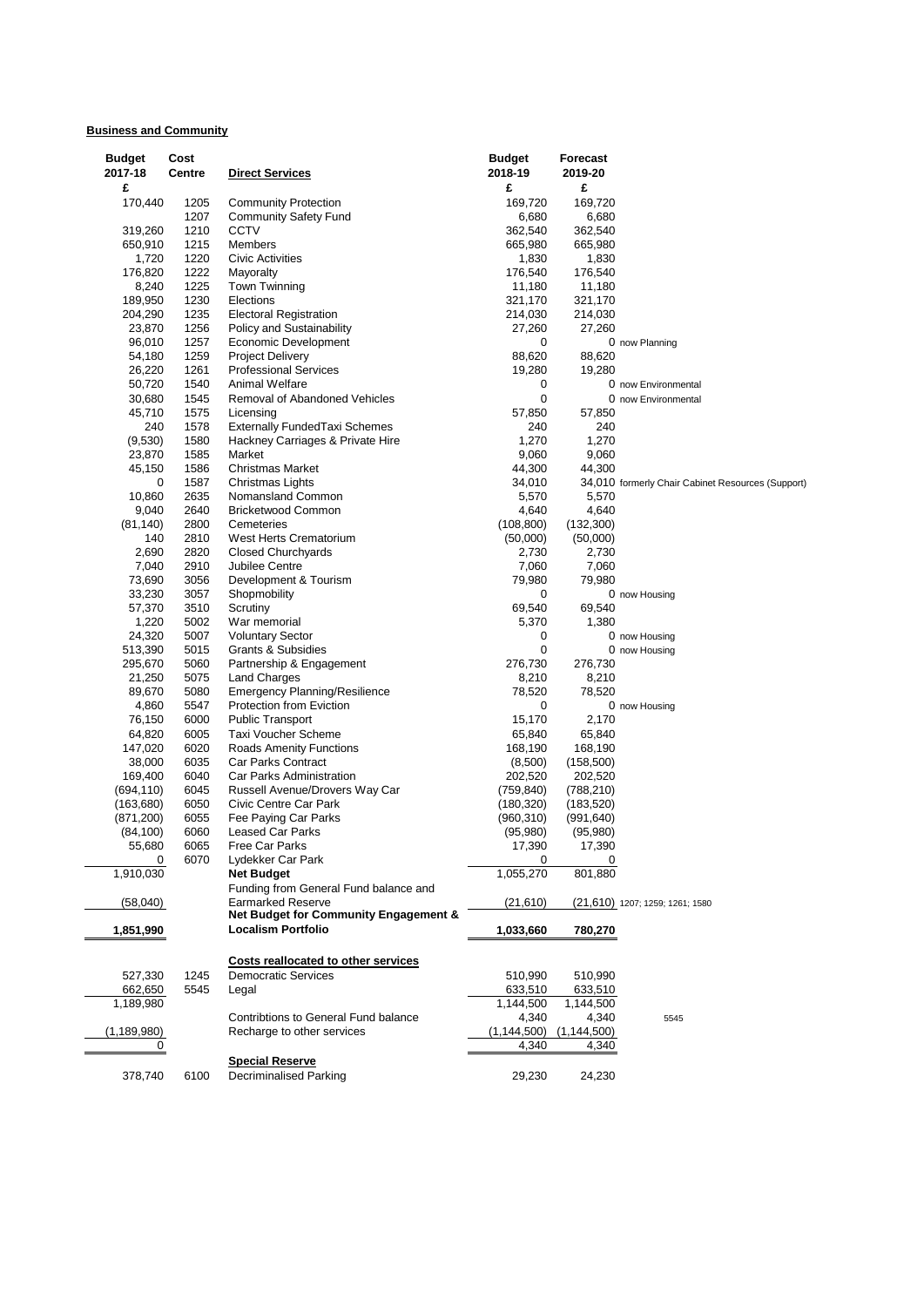#### **Environmental**

| <b>Budget</b><br>2017-18 | Cost<br><b>Centre</b> | <b>Direct Services</b>                       | <b>Budget</b><br>2018-19 | <b>Forecast</b><br>2019-20 |                                      |
|--------------------------|-----------------------|----------------------------------------------|--------------------------|----------------------------|--------------------------------------|
| £                        |                       |                                              | £                        | £                          |                                      |
| 485,060                  | 1505                  | <b>Environmental Protection</b>              | 545,030                  | 545,030                    |                                      |
| 474,190                  | 1520                  | Food & Health Safety                         | 458,450                  | 458,450                    |                                      |
| 69,930                   | 1530                  | Pest Control                                 | 66,780                   | 66,780                     |                                      |
| 316,230                  | 1535                  | <b>Public Conveniences</b>                   | 319,720                  | 319,720                    |                                      |
| 0                        | 1540                  | Animal Welfare                               | 46,980                   |                            | 46,980 formerly Community Engagement |
| 0                        | 1545                  | <b>Removal of Abandoned Vehicles</b>         | 27,600                   |                            | 27,600 formerly Community Engagement |
| 1,725,600                | 1555                  | Recycling                                    | 1,499,310                | 1,339,310                  |                                      |
| 1,488,430                | 1560                  | <b>Refuse Collection</b>                     | 1,506,430                | 1,446,430                  |                                      |
| 1,356,820                | 1565                  | <b>Street Cleansing</b>                      | 1,381,950                | 1,381,950                  |                                      |
| 304,730                  | 2600                  | Parks Administration                         | 328,010                  | 328,010                    |                                      |
| (8,620)                  | 2605                  | Allotments                                   | (9,080)                  | (9,080)                    |                                      |
| 25,110                   | 2610                  | <b>Clarence Park</b>                         | 24,840                   | 24,840                     |                                      |
| 89,660                   | 2615                  | Other Open Spaces                            | 89,450                   | 73,450                     |                                      |
| 18,760                   | 2620                  | Gardens & Flower Beds                        | 19,040                   | 19,040                     |                                      |
| 97,560                   | 2625                  | Playgrounds                                  | 0                        |                            | 0 now Housing                        |
| 5,360                    | 2630                  | <b>Central Nursery</b>                       | 5,360                    | 5,360                      |                                      |
| 10,890                   | 2645                  | <b>Railway Trails</b>                        | 10,920                   | 10,920                     |                                      |
| 23,180                   | 2650                  | Verulamium & Westminster Lodge               | 15,900                   | 15,900                     |                                      |
| 51,270                   | 2655                  | <b>Rothamsted Park</b>                       | 51,780                   | 51,780                     |                                      |
| 923,230                  | 2700                  | Grounds Maintenance Contract                 | 957,740                  | 957,740                    |                                      |
| 4,400                    | 6025                  | Drainage & Flood Prevention                  | 4,470                    | 4,470                      |                                      |
| 100,000                  |                       | <b>Contribution to Earmarked Reserve</b>     | 50,000                   | 50,000                     | 1560                                 |
|                          |                       | <b>Net Budget for Environmental</b>          |                          |                            |                                      |
| 7,561,790                |                       | <b>Portfolio</b>                             | 7,400,680                | 7,164,680                  |                                      |
|                          |                       |                                              |                          |                            |                                      |
|                          |                       | <b>Costs reallocated to other services</b>   |                          |                            |                                      |
| 406,690                  | 1500                  | <b>Environmental Services Administration</b> | 347,030                  | 347,030                    |                                      |
| 53,350                   | 5561                  | Sustainability & Energy Manage               | 53,480                   | 53,480                     |                                      |
| (460,040)                |                       | Recharge to other services                   | (400, 510)               | (400, 510)                 |                                      |
| 0                        |                       |                                              | 0                        | 0                          |                                      |
|                          |                       |                                              |                          |                            |                                      |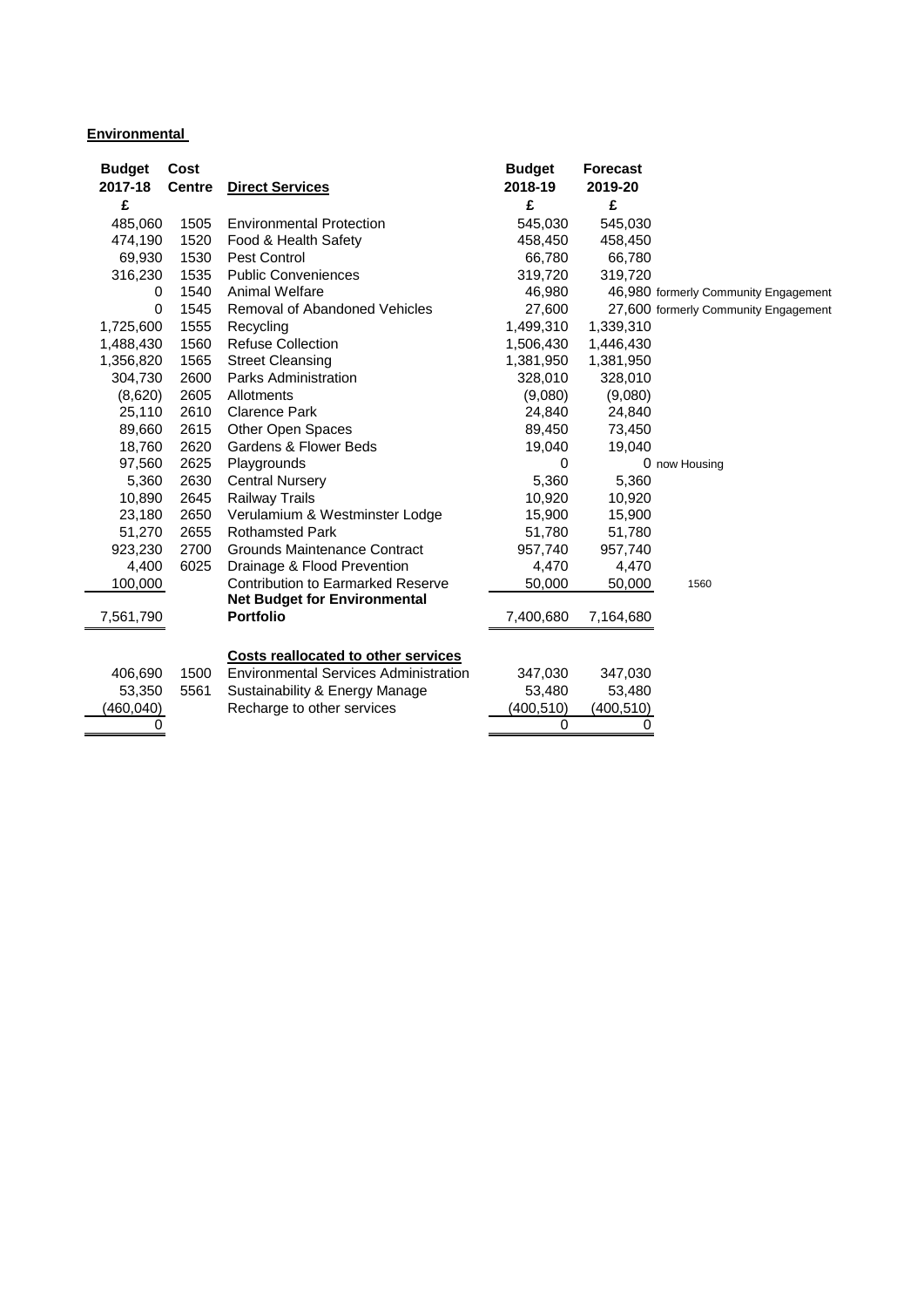## **Housing & Inclusion-Gen Fund**

| <b>Budget</b><br>2017-18 | Cost<br><b>Centre</b> | <b>Direct Services</b>                                                               | <b>Budget</b><br>2018-19 | <b>Forecast</b><br>2019-20 |                                       |
|--------------------------|-----------------------|--------------------------------------------------------------------------------------|--------------------------|----------------------------|---------------------------------------|
| £                        |                       |                                                                                      | £                        | £                          |                                       |
| (112, 860)               | 2000                  | <b>Mobile Home Sites</b>                                                             | (120, 500)               | (120, 500)                 |                                       |
| (2,820)                  | 2010                  | <b>Sundry Properties</b>                                                             | (3,230)                  | (3,230)                    |                                       |
| 535,390                  | 2020                  | Homelessness                                                                         | 608,050                  | 608,050                    |                                       |
| 0                        | 2021                  | <b>Homelessness Reduction</b>                                                        | 0                        | 0                          |                                       |
| 115,170                  | 2030                  | Grounds Maintenance                                                                  | 118,530                  | 118,530                    |                                       |
| 180,000                  | 2050                  | <b>Rent Allowances</b>                                                               | 80,000                   | 80,000                     |                                       |
| (284,900)                | 2051                  | <b>Rent Rebates</b>                                                                  | (339,900)                | (339,900)                  |                                       |
| 126,580                  | 2065                  | Affordable Housing                                                                   | 118,860                  | 66,860                     |                                       |
| 0                        | 2200                  | Refugees                                                                             | 0                        | 0                          |                                       |
| 0                        | 2625                  | Playgrounds                                                                          | 114,640                  |                            | 114,640 formerly Environmental        |
| 360,260                  | 2300                  | Commercial & Development                                                             | 0                        |                            | 0 now Sports, Leisure & Heritage      |
| 269,110                  | 2510                  | <b>Community Services Admin</b>                                                      | 279,490                  |                            | 279,490 formerly Sports & Leisure     |
| 0                        | 3057                  | Shopmobility                                                                         | 32,650                   |                            | 31,150 formerly Community Engagement  |
| $\pmb{0}$                | 5007                  | Voluntry Sector 3rd party cost                                                       | 26,540                   |                            | 26,540 formerly Community Engagement  |
| $\mathbf 0$              | 5015                  | <b>Grants &amp; Subsidies</b>                                                        | 436,550                  |                            | 436,550 formerly Community Engagement |
| 710,600                  | 5050                  | <b>Benefits Administration</b>                                                       | 503,750                  | 503,750                    |                                       |
| 0                        | 5052                  | <b>Benefits Administration</b>                                                       | 5,830                    | 5,830                      |                                       |
|                          | 5547                  | Protection from Eviction                                                             | 4,960                    |                            | 4,960 formerly Community Engagement   |
|                          |                       | <b>Funding from General Fund</b>                                                     |                          |                            |                                       |
| (307, 120)               |                       | balance and Earmarked Reserve                                                        | (24, 320)                | (24, 320)                  |                                       |
|                          |                       | <b>Net Budget for Housing</b>                                                        |                          |                            |                                       |
| 1,589,410                |                       | <b>Portfolio</b>                                                                     | 1,841,900                | 1,788,400                  |                                       |
|                          |                       | Costs reallocated to other<br>services or the Housing<br><b>Investment Programme</b> |                          |                            |                                       |
| 170,650                  | 2040                  | <b>Home Renovation Grants</b>                                                        | 138,100                  | 138,100                    |                                       |
| 135,580                  | 5555                  | Procurement                                                                          | 141,780                  | 141,780                    |                                       |
|                          |                       | Recharge to the HIP & other                                                          |                          |                            |                                       |
| (306, 230)               |                       | services                                                                             | (279, 880)               | (279, 880)                 |                                       |
| 0                        |                       |                                                                                      | 0                        | 0                          |                                       |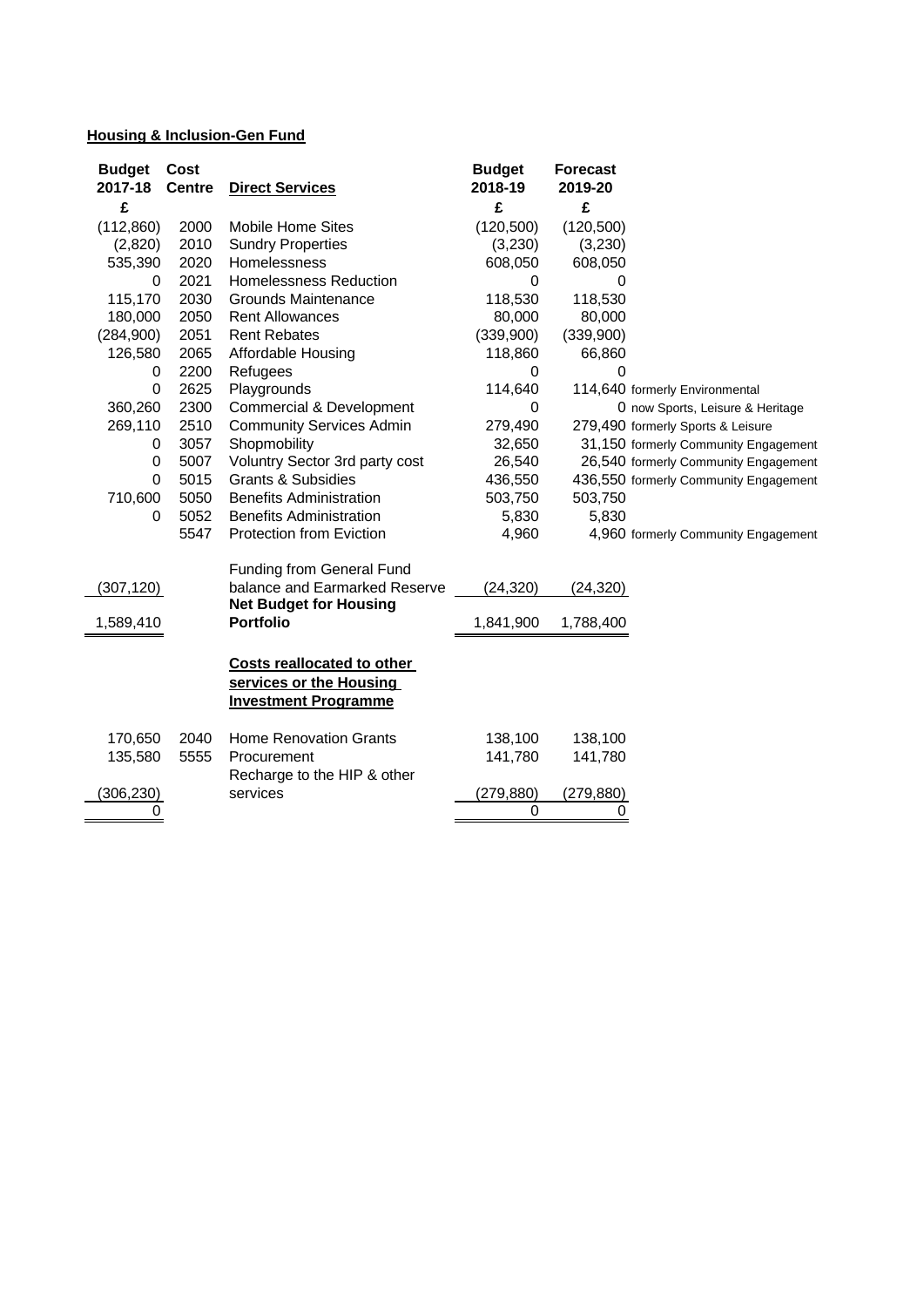| <b>Housing Revenue Account</b>                 | <b>Budget</b><br>2018/19<br>£000 | <b>Forecast</b><br>2019/20<br>£000 | <b>Forecast</b><br>2020/21<br>£000 |
|------------------------------------------------|----------------------------------|------------------------------------|------------------------------------|
| <b>Income</b>                                  |                                  |                                    |                                    |
| Dwelling Rents and service charges             | (26, 370)                        | (26, 498)                          | (28, 110)                          |
| <b>Garage Rents</b>                            | (749)                            | (798)                              | (818)                              |
| Shops and other Rents                          | (354)                            | (367)                              | (375)                              |
| <b>Charges for Leaseholders</b>                | (608)                            | (608)                              | (608)                              |
| <b>Charges for Services and Facilities</b>     | (124)                            | (123)                              | (126)                              |
| Interest received                              | (60)                             | (70)                               | (70)                               |
| <b>Total Income</b>                            | (28, 265)                        | (28, 465)                          | (30, 108)                          |
|                                                |                                  |                                    |                                    |
| <b>Expenditure</b>                             |                                  |                                    |                                    |
| Supervison & Management                        | 5,958                            | 5,952                              | 6,049                              |
| Repairs (Revenue)                              | 3,649                            | 3,677                              | 3,758                              |
| Rents Rates Taxes and other charges            | 282                              | 273                                | 280                                |
| Other expenses                                 | 206                              | 198                                | 210                                |
| HRA share of Corporate and Democratic overhead | 216                              | 227                                | 233                                |
| <b>Total Expenditure</b>                       | 10,310                           | 10,328                             | 10,529                             |
|                                                |                                  |                                    |                                    |
| <b>Net surplus of services</b>                 | (17, 955)                        | (18, 137)                          | (19, 579)                          |
|                                                |                                  |                                    |                                    |
| Loans                                          |                                  |                                    |                                    |
| Interest paid                                  | 4,962                            | 4,821                              | 4,629                              |
| Transfer from Capital adjustment account*      | (1, 436)                         |                                    |                                    |
| Provision for debt repayment                   | 8,000                            | 7,000                              | 9,000                              |
| Contribution to fund capital                   | 3,476                            |                                    |                                    |
| <b>Total Expenditure</b>                       | 15,002                           | 11,821                             | 13,629                             |
|                                                |                                  |                                    |                                    |
| Depreciation, Impairments & gains              | 5,803                            | 5,103                              | 4,972                              |
| Deficit/(Surplus)                              | 2,850                            | (1, 213)                           | (978)                              |

\*£1.436m has been previously provided for in the Capital adjustment account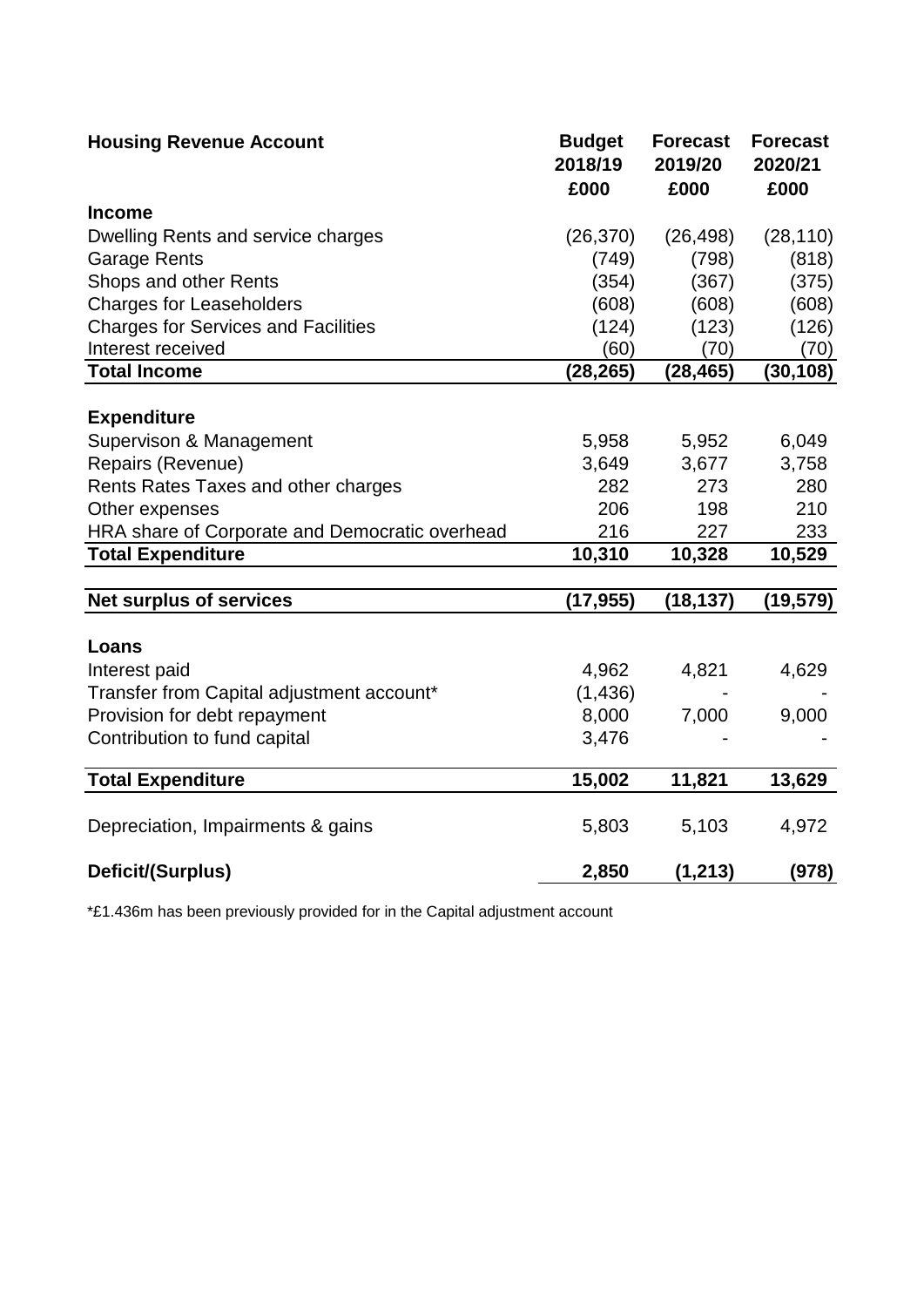#### **Planning**

| <b>Budget</b> | Cost |                                          | <b>Budget</b> | <b>Forecast</b> |                                                |
|---------------|------|------------------------------------------|---------------|-----------------|------------------------------------------------|
| 2017-18       |      | <b>Centre Direct Services</b>            | 2018-19       | 2019-20         |                                                |
| £             |      |                                          | £             | £               |                                                |
| 334,660       | 1110 | <b>Chief Executive</b>                   | 273,110       | 273,110         |                                                |
|               | 1111 | Monitoring & Returning Officer           | 52,350        | 52,350          |                                                |
| 0             | 1257 | <b>Strategic Partnership</b>             | 122,550       |                 | 122,550 ex Community & Engagement              |
| (13,980)      | 4505 | Street naming & numbering                | (21, 200)     | (21,200)        |                                                |
| 116,520       | 4510 | <b>Building Control</b>                  | 118,320       | 118,310         |                                                |
| 817,150       | 4520 | <b>Spatial Planning</b>                  | 918,170       | 920,830         |                                                |
| 1,458,230     | 4530 | Development Management                   | 1,015,200     | 1,063,570       |                                                |
| 105,040       | 4550 | Design & Conservation                    | 109,770       | 110,170         |                                                |
| 31,820        | 4570 | <b>Planning Appeals</b>                  | 56,020        | 56,020          |                                                |
| 123,180       | 4580 | Landscape & Graphic Design               | 88,150        | 88,150          |                                                |
| 2,972,620     |      | <b>Net Budget</b>                        | 2,732,440     | 2,783,860       |                                                |
|               |      | Funding from General Fund balance and    |               |                 |                                                |
| (103, 550)    |      | <b>Earmarked Reserve</b>                 | (66,020)      |                 | (66,020) 1257; 4570                            |
|               |      | Net Budget for Planning &                |               |                 |                                                |
| 2,869,070     |      | <b>Conservation Portfolio</b>            | 2,666,420     | 2,717,840       |                                                |
|               |      |                                          |               |                 |                                                |
|               |      | Costs reallocated to other services      |               |                 |                                                |
|               |      |                                          |               |                 |                                                |
| 225,100       | 1255 | Policy and Partnership                   | 246,410       | 246,410         |                                                |
| 286,830       | 1590 | Communications and Web Development       | 223,360       | 223,360         |                                                |
| 481,880       | 4500 | <b>Planning Technical Support</b>        | 485,870       | 518,350         |                                                |
| 0             | 5505 | <b>HR Support Services</b>               | 240,390       |                 | 240,390 ex Chair of Cabinet Resource (Support) |
| 207,330       | 5526 | Programme Management                     | 219,020       | 219,020         |                                                |
| 0             | 5530 | Information Technology Service           | 573,450       |                 | 573,450 ex Chair of Cabinet Resource (Support) |
| $\Omega$      | 5565 | <b>Human Resources</b>                   | 512,860       |                 | 512,860 ex Chair of Cabinet Resource (Support) |
|               | 5568 | Apprenticeships                          | 35,000        | 35,000          |                                                |
| 0             | 5572 | ICT Internal Support Service             | 264,790       |                 | 264,790 ex Chair of Cabinet Resource (Support) |
| 322,120       | 6410 | Landscape, Architect, Arborists          | 259,350       | 259,350         |                                                |
| 1,523,260     |      |                                          | 3,060,500     | 3,092,980       |                                                |
| (124, 970)    |      | <b>Funding from General Fund balance</b> | (36, 180)     |                 | (24,730) 5565; 6410                            |
| (1,523,260)   |      | Recharge to other services               | (3,060,500)   | (3,092,980)     |                                                |
| (124,970)     |      |                                          | (36, 180)     | (24, 730)       |                                                |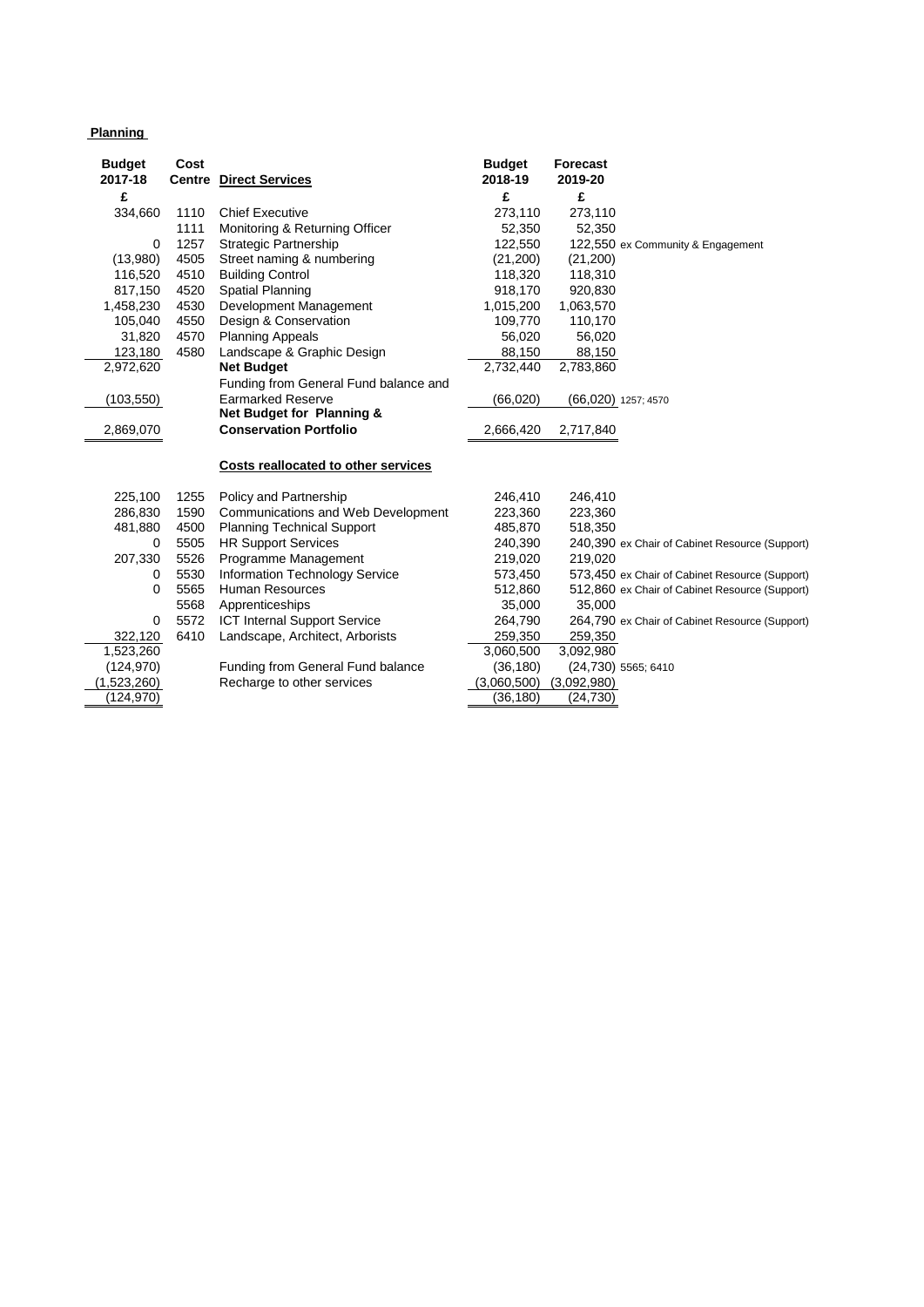# **Chair Cabinet Resources (Direct)**

| <b>Budget</b> | Cost          |                                            | <b>Budget</b> | <b>Forecast</b> |
|---------------|---------------|--------------------------------------------|---------------|-----------------|
| 2017-18       | <b>Centre</b> | <b>Direct Services</b>                     | 2018-19       | 2019-20         |
| £             |               |                                            | £             | £               |
| 0             | 1262          | <b>Business Improvement District</b>       |               |                 |
| 33,210        | 3520          | <b>External Audit</b>                      | 38,150        | 38,150          |
| 1,020,610     | 3540          | Democratic Represent & Management          | 898,570       | 898,570         |
| (288, 450)    | 5000          | <b>Corporate Property</b>                  | (284, 830)    | (235, 840)      |
| (180, 330)    | 5005          | Sandridge Gate Business Centre             | (151, 340)    | (151, 340)      |
| 298,070       | 5010          | Non departmental general costs             | 198,470       | 198,470         |
| 70,000        | 5011          | <b>Interest on Balances</b>                | 30,000        | 30,000          |
| 1,701,000     | 5012          | Minimum Revenue Provision                  | 1,373,690     | 1,520,728       |
| 51,970        | 5025          | <b>Corporate Costs</b>                     | 53,770        | 53,770          |
| (44, 340)     | 5035          | <b>Business Rates</b>                      | (25,600)      | (25,600)        |
| 778,680       | 5040          | <b>Council Tax</b>                         | 617,230       | 617,230         |
| 31,610        | 5062          | <b>Local Services Hub</b>                  | 47,230        | 47,230          |
| 3,472,030     |               | <b>Net Budget</b>                          | 2,795,340     | 2,991,368       |
| 0             | 3530          | General - contrib from general balances    |               |                 |
| (387, 250)    |               | <b>Funding from General Fund balance</b>   | (300,000)     |                 |
| 3,084,780     |               | <b>Net Budget for Resources (Direct)</b>   | 2,495,340     | 2,991,368       |
|               |               |                                            |               |                 |
|               |               | <b>Costs reallocated to other services</b> |               |                 |
| (1, 510)      | 5030          | <b>Recovery Administration</b>             | 3,460         | 3,460           |
| 1,510         |               | Recharge to other services                 | (3,460)       | (3,460)         |
|               |               |                                            | 0             | 0               |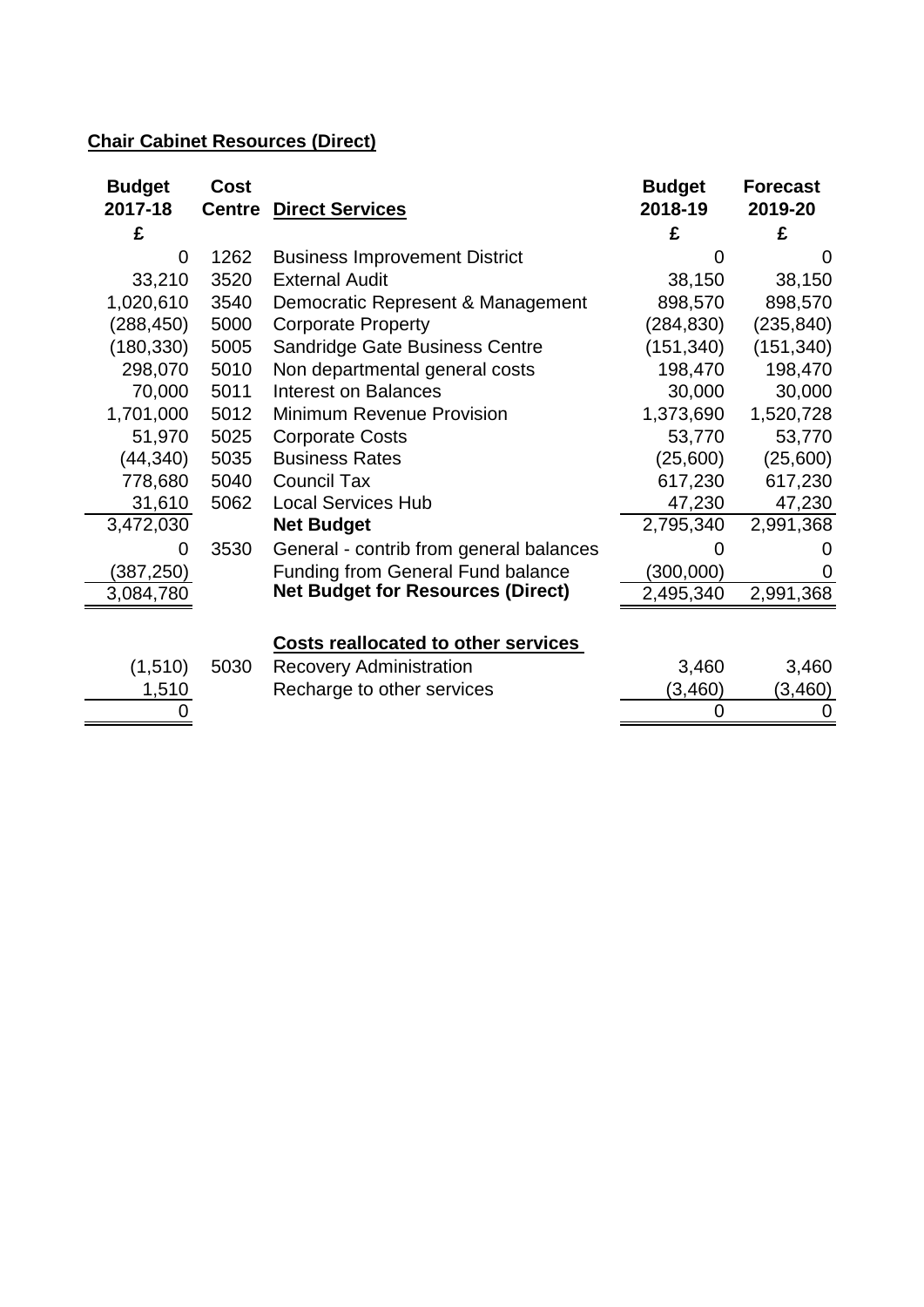#### **Chair Cabinet Resources (Support)**

| 2017-18<br>2018-19<br>2019-20<br><b>Centre</b> Direct Services<br>£<br>£<br>£<br>1587<br>33,970<br>Christmas Lights<br>0<br>0 Now Business & Community<br>5523<br>147,110<br>377,750<br>Service Improvement Project<br>147,110<br>411,720<br>147,110<br>147,110<br><b>Net Budget</b><br>Less funding from reserves<br>(60,000)<br>(60,000)<br>0<br><b>Net Budget for Resources (Support)</b><br><b>Portfolio</b><br>411,720<br>87,110<br>87,110<br><b>Costs reallocated to other services</b><br>189,090<br>3500<br><b>Internal Audit</b><br>189,820<br>189,820<br>762,980<br>5500<br><b>Central Offices</b><br>766,860<br>766,860<br>239,350<br>5505<br><b>HR Support Services</b><br>0 now Planning<br>O<br>5510<br>138,330<br>Postage Holding Account<br>0<br>O<br>5512<br><b>Print Central Code</b><br>104,960<br>0<br>O<br>5513<br><b>Printing and Postages</b><br>224,850<br>224,850<br>5515<br>77,970<br>74,790<br><b>Telephone Switchboard</b><br>77,970<br>5523<br>Service Improvement Project<br>32,240<br>32,240<br>5525<br><b>Customer Service Centre</b><br>752,680<br>718,510<br>718,510<br>5528<br>GIS and Corporate Gazetteer<br>348,490<br>351,430<br>351,430<br>5530<br>599,450<br><b>Information Technology Service</b><br>0<br>0 now Planning<br><b>Office Services</b><br>213,560<br>5535<br>229,860<br>229,860<br>5550<br>1,182,450<br><b>Financial Services</b><br>1,185,590<br>1,185,590<br>5560<br>542,870<br>Property & Asset Management<br>661,790<br>661,790<br>5565<br><b>Human Resources</b><br>506,690<br>0<br>0 now Planning<br>5568<br>35,000<br>Apprenticeships<br>0<br>0 now Planning<br>4,438,920<br>4,438,920<br>5,690,690<br>Funding from General Fund balance<br>(45,060)<br>(5,645,630)<br>(4,438,920)<br>Recharge to other services<br>(4,438,920)<br>(45,060)<br>$\Omega$<br>0 | <b>Budget</b> | Cost | <b>Budget</b> | <b>Forecast</b> |  |
|--------------------------------------------------------------------------------------------------------------------------------------------------------------------------------------------------------------------------------------------------------------------------------------------------------------------------------------------------------------------------------------------------------------------------------------------------------------------------------------------------------------------------------------------------------------------------------------------------------------------------------------------------------------------------------------------------------------------------------------------------------------------------------------------------------------------------------------------------------------------------------------------------------------------------------------------------------------------------------------------------------------------------------------------------------------------------------------------------------------------------------------------------------------------------------------------------------------------------------------------------------------------------------------------------------------------------------------------------------------------------------------------------------------------------------------------------------------------------------------------------------------------------------------------------------------------------------------------------------------------------------------------------------------------------------------------------------------------------------------------------------------------------------------------------------------------------|---------------|------|---------------|-----------------|--|
|                                                                                                                                                                                                                                                                                                                                                                                                                                                                                                                                                                                                                                                                                                                                                                                                                                                                                                                                                                                                                                                                                                                                                                                                                                                                                                                                                                                                                                                                                                                                                                                                                                                                                                                                                                                                                          |               |      |               |                 |  |
|                                                                                                                                                                                                                                                                                                                                                                                                                                                                                                                                                                                                                                                                                                                                                                                                                                                                                                                                                                                                                                                                                                                                                                                                                                                                                                                                                                                                                                                                                                                                                                                                                                                                                                                                                                                                                          |               |      |               |                 |  |
|                                                                                                                                                                                                                                                                                                                                                                                                                                                                                                                                                                                                                                                                                                                                                                                                                                                                                                                                                                                                                                                                                                                                                                                                                                                                                                                                                                                                                                                                                                                                                                                                                                                                                                                                                                                                                          |               |      |               |                 |  |
|                                                                                                                                                                                                                                                                                                                                                                                                                                                                                                                                                                                                                                                                                                                                                                                                                                                                                                                                                                                                                                                                                                                                                                                                                                                                                                                                                                                                                                                                                                                                                                                                                                                                                                                                                                                                                          |               |      |               |                 |  |
|                                                                                                                                                                                                                                                                                                                                                                                                                                                                                                                                                                                                                                                                                                                                                                                                                                                                                                                                                                                                                                                                                                                                                                                                                                                                                                                                                                                                                                                                                                                                                                                                                                                                                                                                                                                                                          |               |      |               |                 |  |
|                                                                                                                                                                                                                                                                                                                                                                                                                                                                                                                                                                                                                                                                                                                                                                                                                                                                                                                                                                                                                                                                                                                                                                                                                                                                                                                                                                                                                                                                                                                                                                                                                                                                                                                                                                                                                          |               |      |               |                 |  |
|                                                                                                                                                                                                                                                                                                                                                                                                                                                                                                                                                                                                                                                                                                                                                                                                                                                                                                                                                                                                                                                                                                                                                                                                                                                                                                                                                                                                                                                                                                                                                                                                                                                                                                                                                                                                                          |               |      |               |                 |  |
|                                                                                                                                                                                                                                                                                                                                                                                                                                                                                                                                                                                                                                                                                                                                                                                                                                                                                                                                                                                                                                                                                                                                                                                                                                                                                                                                                                                                                                                                                                                                                                                                                                                                                                                                                                                                                          |               |      |               |                 |  |
|                                                                                                                                                                                                                                                                                                                                                                                                                                                                                                                                                                                                                                                                                                                                                                                                                                                                                                                                                                                                                                                                                                                                                                                                                                                                                                                                                                                                                                                                                                                                                                                                                                                                                                                                                                                                                          |               |      |               |                 |  |
|                                                                                                                                                                                                                                                                                                                                                                                                                                                                                                                                                                                                                                                                                                                                                                                                                                                                                                                                                                                                                                                                                                                                                                                                                                                                                                                                                                                                                                                                                                                                                                                                                                                                                                                                                                                                                          |               |      |               |                 |  |
|                                                                                                                                                                                                                                                                                                                                                                                                                                                                                                                                                                                                                                                                                                                                                                                                                                                                                                                                                                                                                                                                                                                                                                                                                                                                                                                                                                                                                                                                                                                                                                                                                                                                                                                                                                                                                          |               |      |               |                 |  |
|                                                                                                                                                                                                                                                                                                                                                                                                                                                                                                                                                                                                                                                                                                                                                                                                                                                                                                                                                                                                                                                                                                                                                                                                                                                                                                                                                                                                                                                                                                                                                                                                                                                                                                                                                                                                                          |               |      |               |                 |  |
|                                                                                                                                                                                                                                                                                                                                                                                                                                                                                                                                                                                                                                                                                                                                                                                                                                                                                                                                                                                                                                                                                                                                                                                                                                                                                                                                                                                                                                                                                                                                                                                                                                                                                                                                                                                                                          |               |      |               |                 |  |
|                                                                                                                                                                                                                                                                                                                                                                                                                                                                                                                                                                                                                                                                                                                                                                                                                                                                                                                                                                                                                                                                                                                                                                                                                                                                                                                                                                                                                                                                                                                                                                                                                                                                                                                                                                                                                          |               |      |               |                 |  |
|                                                                                                                                                                                                                                                                                                                                                                                                                                                                                                                                                                                                                                                                                                                                                                                                                                                                                                                                                                                                                                                                                                                                                                                                                                                                                                                                                                                                                                                                                                                                                                                                                                                                                                                                                                                                                          |               |      |               |                 |  |
|                                                                                                                                                                                                                                                                                                                                                                                                                                                                                                                                                                                                                                                                                                                                                                                                                                                                                                                                                                                                                                                                                                                                                                                                                                                                                                                                                                                                                                                                                                                                                                                                                                                                                                                                                                                                                          |               |      |               |                 |  |
|                                                                                                                                                                                                                                                                                                                                                                                                                                                                                                                                                                                                                                                                                                                                                                                                                                                                                                                                                                                                                                                                                                                                                                                                                                                                                                                                                                                                                                                                                                                                                                                                                                                                                                                                                                                                                          |               |      |               |                 |  |
|                                                                                                                                                                                                                                                                                                                                                                                                                                                                                                                                                                                                                                                                                                                                                                                                                                                                                                                                                                                                                                                                                                                                                                                                                                                                                                                                                                                                                                                                                                                                                                                                                                                                                                                                                                                                                          |               |      |               |                 |  |
|                                                                                                                                                                                                                                                                                                                                                                                                                                                                                                                                                                                                                                                                                                                                                                                                                                                                                                                                                                                                                                                                                                                                                                                                                                                                                                                                                                                                                                                                                                                                                                                                                                                                                                                                                                                                                          |               |      |               |                 |  |
|                                                                                                                                                                                                                                                                                                                                                                                                                                                                                                                                                                                                                                                                                                                                                                                                                                                                                                                                                                                                                                                                                                                                                                                                                                                                                                                                                                                                                                                                                                                                                                                                                                                                                                                                                                                                                          |               |      |               |                 |  |
|                                                                                                                                                                                                                                                                                                                                                                                                                                                                                                                                                                                                                                                                                                                                                                                                                                                                                                                                                                                                                                                                                                                                                                                                                                                                                                                                                                                                                                                                                                                                                                                                                                                                                                                                                                                                                          |               |      |               |                 |  |
|                                                                                                                                                                                                                                                                                                                                                                                                                                                                                                                                                                                                                                                                                                                                                                                                                                                                                                                                                                                                                                                                                                                                                                                                                                                                                                                                                                                                                                                                                                                                                                                                                                                                                                                                                                                                                          |               |      |               |                 |  |
|                                                                                                                                                                                                                                                                                                                                                                                                                                                                                                                                                                                                                                                                                                                                                                                                                                                                                                                                                                                                                                                                                                                                                                                                                                                                                                                                                                                                                                                                                                                                                                                                                                                                                                                                                                                                                          |               |      |               |                 |  |
|                                                                                                                                                                                                                                                                                                                                                                                                                                                                                                                                                                                                                                                                                                                                                                                                                                                                                                                                                                                                                                                                                                                                                                                                                                                                                                                                                                                                                                                                                                                                                                                                                                                                                                                                                                                                                          |               |      |               |                 |  |
|                                                                                                                                                                                                                                                                                                                                                                                                                                                                                                                                                                                                                                                                                                                                                                                                                                                                                                                                                                                                                                                                                                                                                                                                                                                                                                                                                                                                                                                                                                                                                                                                                                                                                                                                                                                                                          |               |      |               |                 |  |
|                                                                                                                                                                                                                                                                                                                                                                                                                                                                                                                                                                                                                                                                                                                                                                                                                                                                                                                                                                                                                                                                                                                                                                                                                                                                                                                                                                                                                                                                                                                                                                                                                                                                                                                                                                                                                          |               |      |               |                 |  |
|                                                                                                                                                                                                                                                                                                                                                                                                                                                                                                                                                                                                                                                                                                                                                                                                                                                                                                                                                                                                                                                                                                                                                                                                                                                                                                                                                                                                                                                                                                                                                                                                                                                                                                                                                                                                                          |               |      |               |                 |  |
|                                                                                                                                                                                                                                                                                                                                                                                                                                                                                                                                                                                                                                                                                                                                                                                                                                                                                                                                                                                                                                                                                                                                                                                                                                                                                                                                                                                                                                                                                                                                                                                                                                                                                                                                                                                                                          |               |      |               |                 |  |
|                                                                                                                                                                                                                                                                                                                                                                                                                                                                                                                                                                                                                                                                                                                                                                                                                                                                                                                                                                                                                                                                                                                                                                                                                                                                                                                                                                                                                                                                                                                                                                                                                                                                                                                                                                                                                          |               |      |               |                 |  |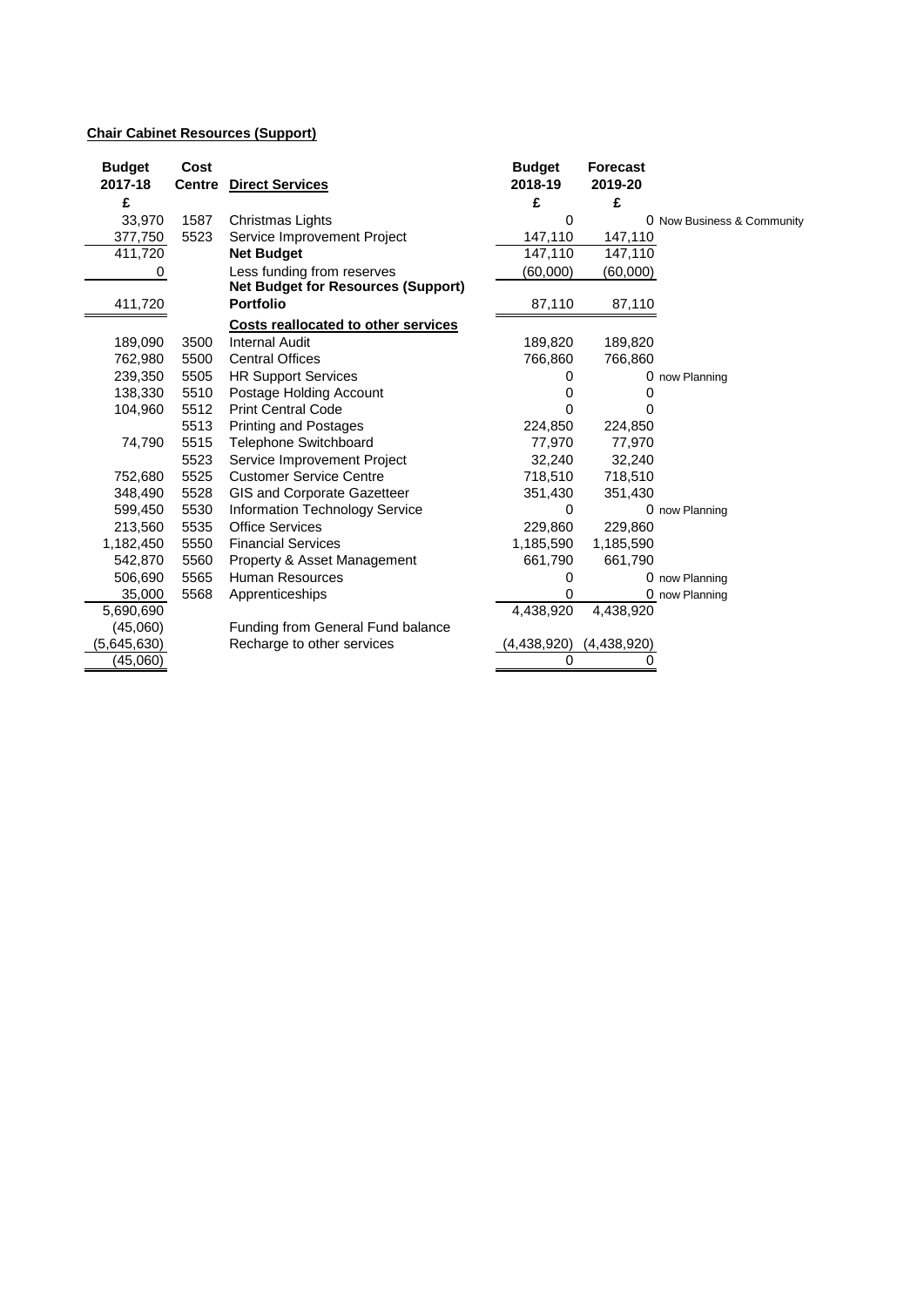#### **SPORT, LEISURE & HERITAGE PORTFOLIO**

| <b>Budget</b> | Cost |                                             | <b>Budget</b> | <b>Forecast</b> |                            |
|---------------|------|---------------------------------------------|---------------|-----------------|----------------------------|
| 2017-18       |      | <b>Centre Direct Services</b>               | 2018-19       | 2019-20         |                            |
| £             |      |                                             | £             | £               |                            |
|               | 2300 | <b>Commercial &amp; Development</b>         | 192,450       |                 | (473,550) formerly Housing |
| 146,890       | 2500 | Leisure Management Contract                 | 225,610       | 225,610         |                            |
| 41,940        | 2505 | St Albans Arts Sports & Health              | 39,410        | 39,410          |                            |
| 194,630       | 2705 | Sports Administration                       | 200,490       | 200,490         |                            |
| (8, 130)      | 2710 | Harpenden Indoor Bowls Rink                 | (6,880)       | (6,880)         |                            |
| (550, 990)    | 2715 | Westminster Lodge Leisure Centre            | (533, 180)    | (533, 180)      |                            |
| 9,500         | 2720 | Verulamium Running Track                    | 14,140        | 14,140          |                            |
| 94,090        | 2721 | <b>Athletics track Dev</b>                  | 94,090        | 94,090          |                            |
| 112,270       | 2725 | Harpenden Swimming Pool                     | 111,780       | 111,780         |                            |
| 94,090        | 2726 | Harpenden LC                                | 25,000        | 25,000          |                            |
|               | 2728 | <b>Market Depot</b>                         | 69,090        | 69,090          |                            |
| 127,040       | 2730 | Harpenden Sports Centre                     | 130,210       | 130,210         |                            |
| 113,940       | 2735 | Leisure Buildings General                   | 160,670       | 150,670         |                            |
| 179,370       | 2745 | <b>Batchwood Tennis Centre</b>              | 180,740       | 180,740         |                            |
| (4,290)       | 2750 | <b>Batchwood Golf Course</b>                | (2,830)       | (2,830)         |                            |
| 101,220       | 2756 | <b>Cotlandswick Leisure Centre</b>          | 104,650       | 104,650         |                            |
| 91,090        | 2920 | Alban Arena                                 | 93,170        | 93,170          |                            |
| 39,130        | 2930 | <b>Maltings Arts Theatre</b>                | 40,800        | 40,800          |                            |
| 40,330        | 2940 | Harpenden Public Hall                       | 41,190        | 41,190          |                            |
| 8,700         | 2950 | Marlborough Club                            | 10,440        | 10,440          |                            |
| 61,940        | 3000 | Arts Development                            | 43,440        | 36,040          |                            |
| 10,020        | 3004 | <b>Town Hall</b>                            | 0             | 0               |                            |
| 549,990       | 3012 | Heritage Administration                     | 561,590       | 561,590         |                            |
| 93,030        | 3016 | Verulamium Museum                           | 127,700       | 127,700         |                            |
| 0             | 3017 | <b>Museum Trans Framework</b>               | 0             | 0               |                            |
| 10            | 3018 | New Museum & Galleries Project              | (450)         | (450)           |                            |
| $\pmb{0}$     | 3019 | <b>NMG Project Support Costs</b>            | 0             | 0               |                            |
| 29,080        | 3020 | Museum of St Albans                         | 0             | 0               |                            |
| 181,300       | 3021 | New Museum & Gallery Salaries               | 181,160       | 181,160         |                            |
| 430           | 3022 | MoSTA Artist in Residence                   | 0             | 0               |                            |
| 41,890        | 3024 | <b>Historic Buildings</b>                   | 42,810        | 7,810           |                            |
| 61,680        | 3028 | Field Archaeology                           | 61,840        | 61,840          |                            |
| 7,100         | 3032 | Conservation                                | 7,170         | 7,170           |                            |
| 106,550       | 3036 | Curatorial                                  | 86,540        | 86,540          |                            |
| 17,130        | 3040 | Design & Display                            | 17,380        | 17,380          |                            |
| (15, 240)     | 3048 | Education                                   | (38, 690)     | (38, 690)       |                            |
|               | 3049 | Learning-SAM&G                              | 2,260         | 2,260           |                            |
|               | 3052 | <b>Finds Liaison</b>                        |               | 5,320           |                            |
| 5,280         | 3062 | <b>Tourist Information Centre</b>           | 5,320         |                 |                            |
| 1,730         |      |                                             | (60)          | (60)            |                            |
|               | 4525 | <b>Premises Related</b>                     | 1,620         | 1,620           |                            |
|               |      | <b>Contribution to Earmarked Reserve</b>    |               |                 |                            |
| 72,700        |      | <b>Contribtions to General Fund balance</b> | 133,420       |                 | 133,420 2715; 3021         |
| (68, 500)     |      | Funding from General Fund balance           |               | 0               |                            |
| 1,986,940     |      |                                             | 2,424,090     | 1,705,690       |                            |
|               |      |                                             |               |                 |                            |
|               |      |                                             |               |                 |                            |

**Costs reallocated to other services**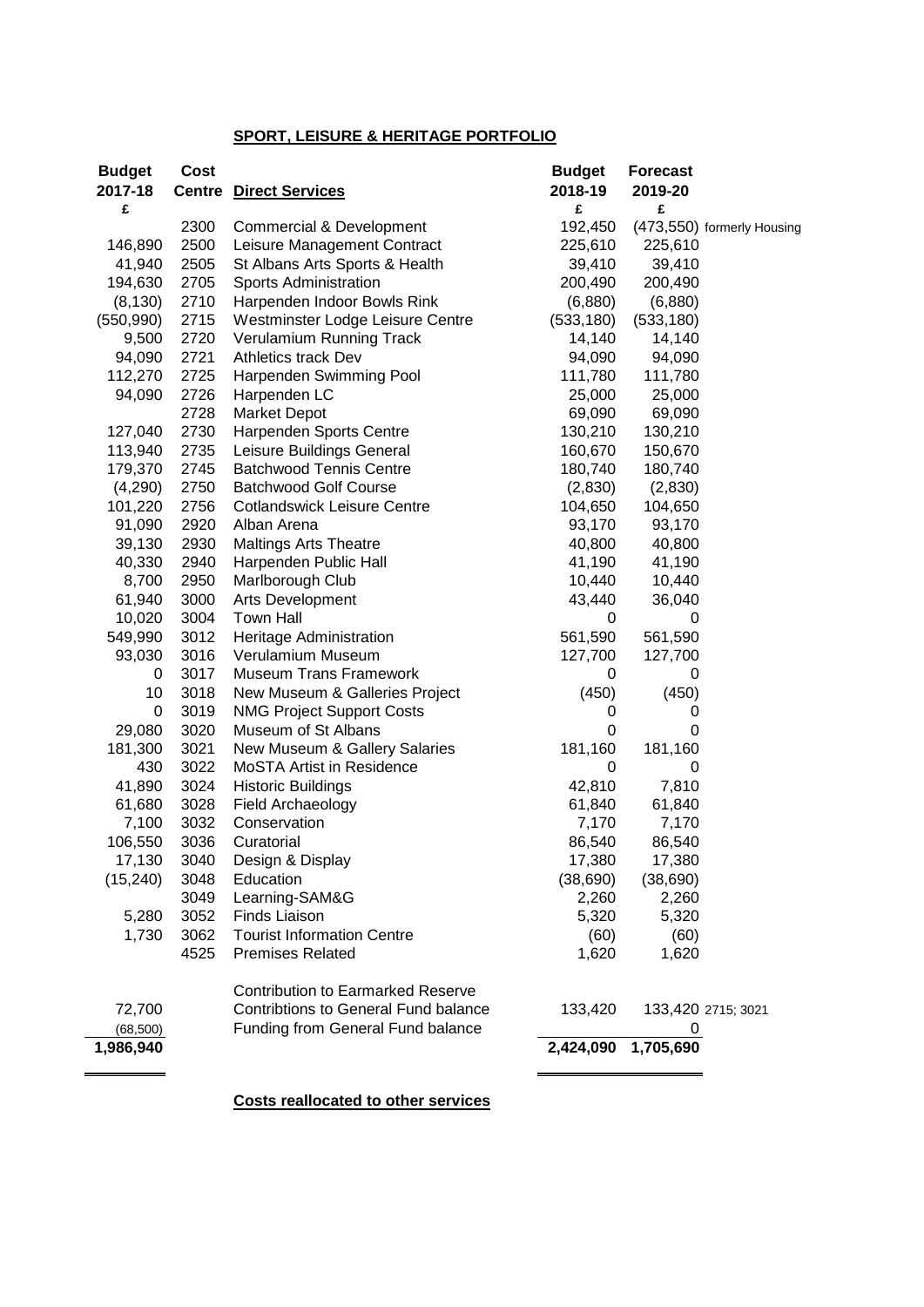|  |  | Capital Budget 2017-18 to 2019-20 |  |
|--|--|-----------------------------------|--|
|  |  |                                   |  |

|                   | <u>Capital Budget 2017-18 to 2019-20</u>                                |         |                |                | <b>APPENDIX 4 - GFCA</b> |           |
|-------------------|-------------------------------------------------------------------------|---------|----------------|----------------|--------------------------|-----------|
| Code              | <b>Capital Scheme</b>                                                   | Prior   | Capital        | 2018-19        | 2019-20                  | Total     |
|                   |                                                                         | years   | budget         | <b>Budget</b>  | <b>Budget</b>            | scheme    |
|                   |                                                                         | spend   | 2017-18        |                |                          | cost      |
|                   |                                                                         | (major  |                |                |                          |           |
|                   |                                                                         | schemes |                |                |                          |           |
|                   |                                                                         | only)   |                |                |                          |           |
|                   |                                                                         | £'000   | £'000          | £'000          | £'000                    | £'000     |
|                   | <b>Business and Community</b>                                           |         |                |                |                          |           |
| C954A2910C        | Jubilee Centre (cost of dilapidations)                                  |         | 7.3            |                |                          | 7.3       |
| C951A6020P        | Cycle ways (including Green Ring)                                       |         | 74.8           |                |                          | 74.8      |
| C951A6020Q        | <b>Bus Shelters</b>                                                     |         | 52.4           |                |                          | 52.4      |
| C951B6020B        | Quality Partnership-Bus Network                                         |         | 70.0           | $\overline{a}$ | $\overline{\phantom{a}}$ | 70.0      |
| C951B6020C        | <b>Traffic Management</b>                                               |         | 121.8          | $\overline{a}$ |                          | 121.8     |
| C951B6020D        | City Centre Public Realm                                                |         | 72.0           | $\overline{a}$ | ÷,                       | 72.0      |
| tbc               | Charter Market Stall Refresh Programme                                  |         | 70.0           |                |                          | 70.0      |
|                   |                                                                         |         |                | $\overline{a}$ |                          |           |
| C953A1256A        | Economic Development - Initiatives                                      |         | 18.4           |                |                          | 18.4      |
|                   | <b>Total for Business and Community</b>                                 |         | 486.6          | ÷.             | $\mathbf{r}$             | 486.6     |
|                   | Environment                                                             |         |                |                |                          |           |
| Various incl C203 | <b>Air Quality Schemes</b>                                              |         | 56.0           | $\overline{a}$ | $\overline{a}$           | 56.0      |
| C603408350        | Funding of contractor equipment and vehicles                            |         | 1,300.0        | $\overline{a}$ | $\overline{a}$           | 1,300.0   |
| C954A2650H        | Verulamium Park- River Signage Project                                  |         | 5.5            |                | Ĭ.                       | 5.5       |
| C303301000        | Verulamium Park foot and cycle bridge                                   |         | 20.0           | 330.0          |                          | 350.0     |
| C953A1256B        | Investment in Renewable Energy Technologies                             |         | 9.0            |                |                          | 9.0       |
|                   |                                                                         |         |                |                |                          |           |
| C209301000        | Environmental Projects (previously Solar PV Canopies in Car Parks)      |         | 118.0          |                |                          | 118.0     |
| C216301000        | Civic Centre LED lights                                                 |         | 7.4            |                |                          | 7.4       |
| C226301000        | Victoria Playing Fields Play Area Note 3                                |         | 62.2           |                |                          | 62.2      |
| C225301000        | <b>Foxcroft Multi Play Area Note 3</b>                                  |         | 83.0           | $\overline{a}$ |                          | 83.0      |
| C231301000        | <b>Toulmin Drive Play Area Note 3</b>                                   |         | 36.7           |                |                          | 36.7      |
| C234301000        | Ver Park Play Area Note 3                                               |         | 37.8           |                |                          | 37.8      |
| C230301000        | Camp Open Space Play Area Note 3                                        |         | 12.6           |                |                          | 12.6      |
| C233301000        | Bernards Heath Play Area Note 3                                         |         | $\overline{a}$ | 24.6           |                          | 24.6      |
|                   |                                                                         |         |                |                |                          |           |
| Other CNC         | Other CNC play areas Note 4                                             |         |                | 316.0          |                          |           |
| C302140100        | <b>CNC Clarence Park Ramp &amp; Steps Note 4</b>                        |         | 189.0          |                |                          | 189.0     |
|                   | <b>Total for Environment</b>                                            |         | 1.937.2        | 670.6          | $\overline{a}$           | 2.291.8   |
|                   | <b>Commercial and Development</b>                                       |         |                |                |                          |           |
| C404306311        | Property & Asset Management Database                                    |         | 14.6           |                |                          | 14.6      |
| C111140100        | Harpenden Leisure & Cultural development                                |         | 1,060.0        | 9,235.3        | 8,554.7                  | 18.850.0  |
| C108140100        | New Museum and Galleries project Phase 2- Construction and              | 2,266.4 | 4,651.5        | 94.5           |                          | 7,012.4   |
|                   | <b>Implementation Note 1 and Note 3</b>                                 |         |                |                |                          |           |
|                   |                                                                         |         |                |                |                          |           |
| C103/C106         | MOSTA development                                                       | 640.2   | 2,538.7        | 2,521.1        |                          | 5,700.0   |
| C113305150        | Programme management and other capital costs (museums)                  |         | 127.5          |                |                          | 127.5     |
| C115301000        | Town Hall Public Conveniences                                           |         | 127.6          |                |                          | 127.6     |
| C104320285        | <b>Commercial and Development Schemes including the Civic Centre</b>    |         | 20,100.0       | 26,738.0       | 39,238.0                 | 86,076.0  |
|                   | <b>Opportunity Site</b>                                                 |         |                |                |                          |           |
|                   | <b>Total for Commercial and Development</b>                             |         | 28,619.8       | 38,588.9       | 47,792.7                 | 117,908.0 |
|                   | <b>Sports and Culture</b>                                               |         |                |                |                          |           |
| C112140100        | <b>Athletics Track</b>                                                  |         | 25.0           | 173.9          | $\overline{a}$           | 198.9     |
|                   |                                                                         |         |                |                |                          |           |
| C114301000        | Leisure & Heritage Buildings - Enhancement                              |         | 160.0          |                |                          | 160.0     |
| C954A2735B        | Leisure Buildings - Condition Survey & Refurbishments                   |         |                | 115.1          | $\overline{a}$           | 115.1     |
|                   | <b>Total Sports and Culture</b>                                         | 0.0     | 185.0          | 289.0          | 0.0                      | 474.0     |
|                   | <b>Chair of Cabinet &amp; Resources</b>                                 |         |                |                |                          |           |
| C217301000        | Capital budget for major contracts (to be funded from contract savings) |         | 1,610.0        |                |                          | 1,610.0   |
|                   |                                                                         |         |                |                |                          |           |
| C950A1110B        | Invest to save projects including property development. Note 2          |         | 4,128.8        | 871.2          |                          | 5,000.0   |
| C950A1110B        | <b>Total Chair of Cabinet and Resources</b>                             |         | 5,738.8        | 871.2          | 0.0                      | 6,610.0   |
|                   |                                                                         |         |                |                |                          |           |
|                   | <b>Total General Fund Capital Programme</b>                             |         | 36,967.5       | 40,419.7       | 47,792.7                 | 127,770.4 |
|                   |                                                                         |         |                |                |                          |           |
|                   | Funded By:                                                              |         |                |                |                          |           |
|                   | Section 106                                                             |         | 389.1          | 254.5          |                          |           |

| -                        | 254.5    | 389.1                    | Section 106                                          |
|--------------------------|----------|--------------------------|------------------------------------------------------|
| 125.0                    | 219.0    | 46.6                     | Revenue contribution to capital/funded from reserves |
| $\overline{\phantom{a}}$ | 2.615.6  | $\overline{\phantom{a}}$ | <b>Capital Receipts</b>                              |
| 101.0                    | 330.0    | 2.888.8                  | Other grants and contributions                       |
| 47,566.7                 | 37.000.6 | 33.642.9                 | <b>Prudential borrowing Note 5</b>                   |
| 47.792.7                 | 40.419.7 | 36.967.5                 | Total                                                |
|                          |          |                          |                                                      |

Note 1 New Museums and Galleries prior year spend includes £348k on phase 1 (design) Note 2 Business case for projects in excess of £100k to be agreed by Cabinet before commencement Note 3 Increase/addition to Capital Programme funded from S106 or other 3rd party contributions Note 4 Increase/addition to Capital Programme funded from increase in Special Expense for CNC area Note 5 This figure may be reduced, with an increased capital receipt in respect of CCOS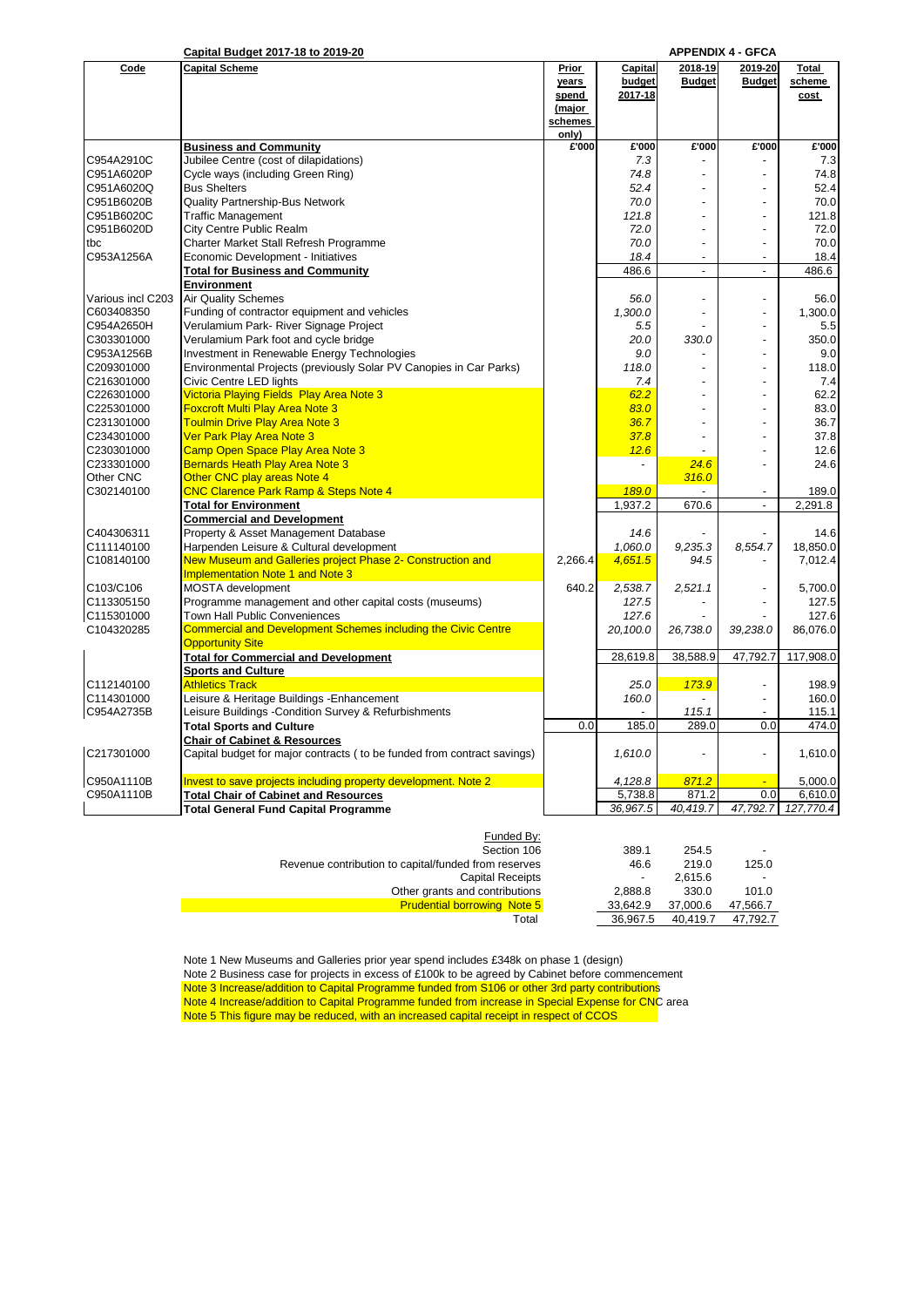|                                  | Original         | Revised          |                  |                  |                  |
|----------------------------------|------------------|------------------|------------------|------------------|------------------|
|                                  | 2017/18<br>£'000 | 2017/18<br>£'000 | 2018/19<br>£'000 | 2019/20<br>£'000 | 2020/21<br>£'000 |
|                                  |                  |                  |                  |                  |                  |
| <b>Dwellings Major Contracts</b> | 3,602            | 3,602            | 3,258            | 2,958            | 2,958            |
| Planned Improvements             | 930              | 930              | 1,345            | 925              | 685              |
| Reactive                         | 974              | 974              | 974              | 974              | 974              |
| <b>Planned Developments</b>      | 862              | 862              | 4,476            | 2,000            | 0                |
| <b>Total HRA</b>                 | 6,368            | 6,368            | 10,053           | 6,857            | 4,617            |
| <b>Other Works</b>               |                  |                  |                  |                  |                  |
| <b>Affordable Housing</b>        | 6,467            | 7,067            | 5,871            | 6,964            | 1,000            |
| <b>DFG</b>                       | 700              | 600              | 600              | 600              | 600              |
| Non HRA Stock*                   | 185              | 70               | 75               | 80               | 85               |
| <b>Total HIP</b>                 | 13,720           | 14,105           | 16,599           | 14,501           | 6,302            |
| <b>Funding</b>                   |                  |                  |                  |                  |                  |
| Revenue                          | 6,368            | 6,368            | 9,053            | 4,857            | 4,617            |
| <b>MRR</b>                       |                  |                  | 1,000            | 2,000            |                  |
| <b>DFG</b>                       | 700              | 600              | 600              | 600              | 600              |
| Borrowing                        |                  |                  |                  |                  |                  |
| <b>General Receipts</b>          | 4,656            | 5,017            | 4,185            | 4,955            | 785              |
| 1-4-1 Receipts                   | 1,996            | 2,120            | 1,761            | 2,089            | 300              |
|                                  | 13,720           | 14,105           | 16,599           | 14,501           | 6,302            |

\* Improvement grants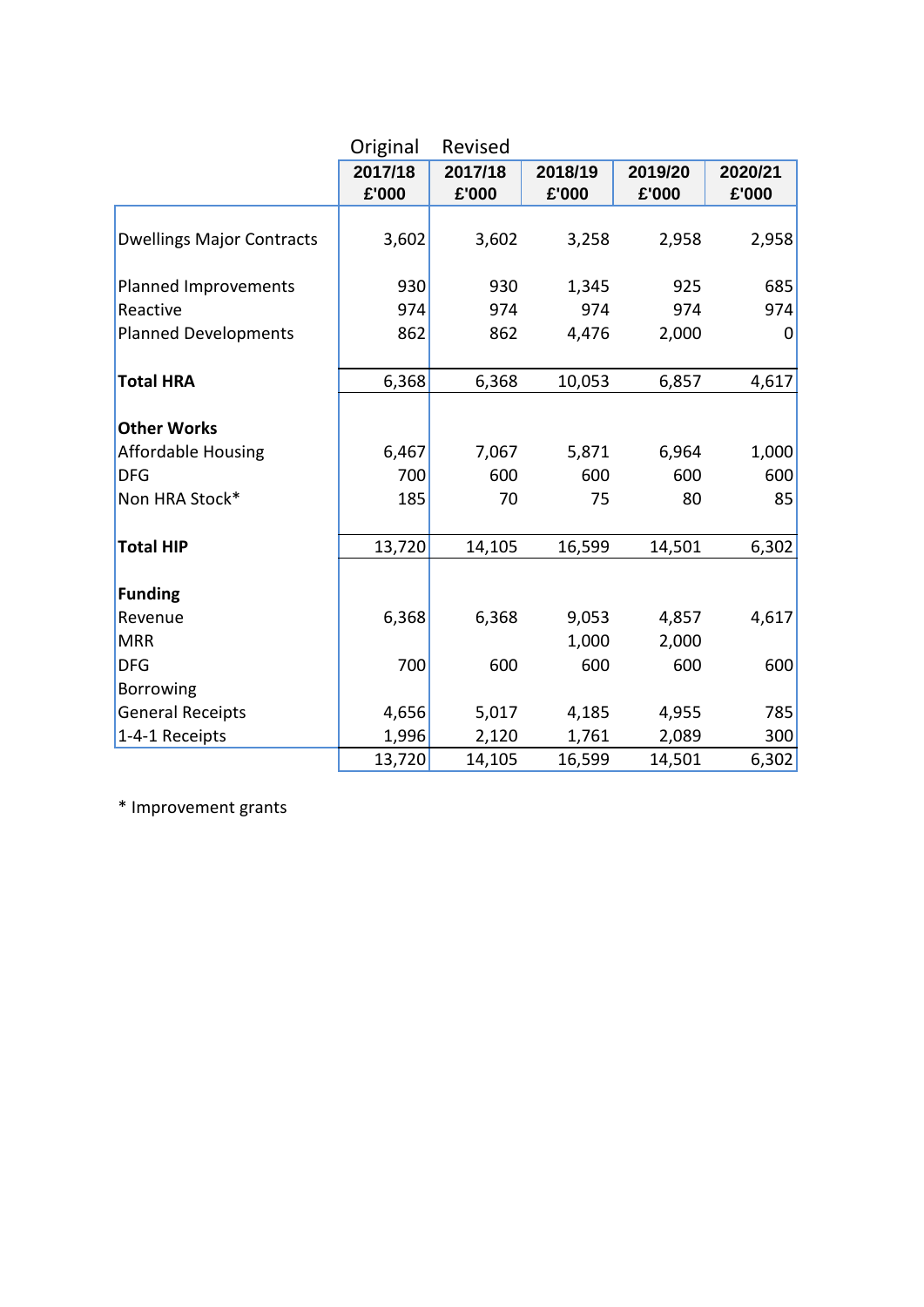# **COUNCIL TAX RATES 2018/19 ANALYSED OVER VALUATION BANDS AND AREAS**

|                            | St Albans<br>City | Harpenden<br>Town | Colney<br>Heath | Harpenden<br>Rural | London<br>Colney | Redbourn | St Michael | St Stephen | Sandridge | Wheathamp-<br>stead | <b>TOTAL/</b><br><b>AVERAGE</b> |
|----------------------------|-------------------|-------------------|-----------------|--------------------|------------------|----------|------------|------------|-----------|---------------------|---------------------------------|
| <b>COUNCIL TAX BASE</b>    | 25,082            | 14,165            | 2,447           | 251                | 3,470            | 2,370    | 288        | 6,381      | 4,812     | 2,994               | 62,259                          |
|                            |                   |                   |                 |                    |                  |          |            |            |           |                     |                                 |
| <b>COUNCIL TAX RATES</b>   | £                 |                   | £               | £                  |                  | £        | £          |            | £         | £                   | £                               |
| Band 'A' (Band 'D' x 6/9)  | 1,114.59          | 1,146.70          | ,140.86         | 1,103.85           | 1,146.49         | 1,162.20 | 1,103.97   | 1,145.41   | 1,139.93  | 1,154.75            | 1,135.97                        |
| Band 'B' (Band 'D' x 7/9)  | 1,300.35          | 1,337.82          | ,331.00         | 1,287.82           | 1,337.55         | 1,357.06 | ,287.96    | 1,336.29   | 1,329.91  | 1,347.20            | 1,325.30                        |
| Band 'C' (Band 'D' x 8/9)  | 1,486.11          | 1,528.93          | ,521.14         | 1,471.79           | ,528.64          | 1,550.93 | 1,471.95   | 1,527.20   | 1,519.90  | 1,539.66            | 1,514.63                        |
| Band 'D'                   | 1,671.88          | 1,720.05          | 1,711.29        | 1,655.77           | 1,719.72         | 1,744.80 | 655.95.    | 1,718.10   | 1,709.89  | 1,732.12            | 1,703.96                        |
| Band 'E' (Band 'D' x 11/9) | 2,043.41          | 2,102.28          | 2,091.29        | 2,023.72           | 2,101.89         | 2,132.54 | 2,023.94   | 2,099.91   | 2,089.87  | 2,117.04            | 2,082.61                        |
| Band 'F' (Band 'D' x 13/9) | 2,414.94          | 2,484.52          | 2,471.86        | 2,391.67           | 2,484.04         | 2,520.26 | 2,391.93   | 2,481.70   | 2,469.84  | 2,501.95            | 2,461.27                        |
| Band 'G' (Band 'D' x 15/9) | 2,786.47          | 2,866.75          | 2,852.15        | 2,759.62           | 2,866.21         | 2,908.00 | 2,759.92   | 2,863.51   | 2,849.82  | 2,886.87            | 2,839.93                        |
| Band 'H' (Band 'D' x 18/9) | 3,343.76          | 3,440.10          | 3,422.58        | 3,311.54           | 3,439.44         | 3,489.60 | 3,311.90   | 3,436.20   | 3,419.78  | 3,464.24            | 3,407.91                        |